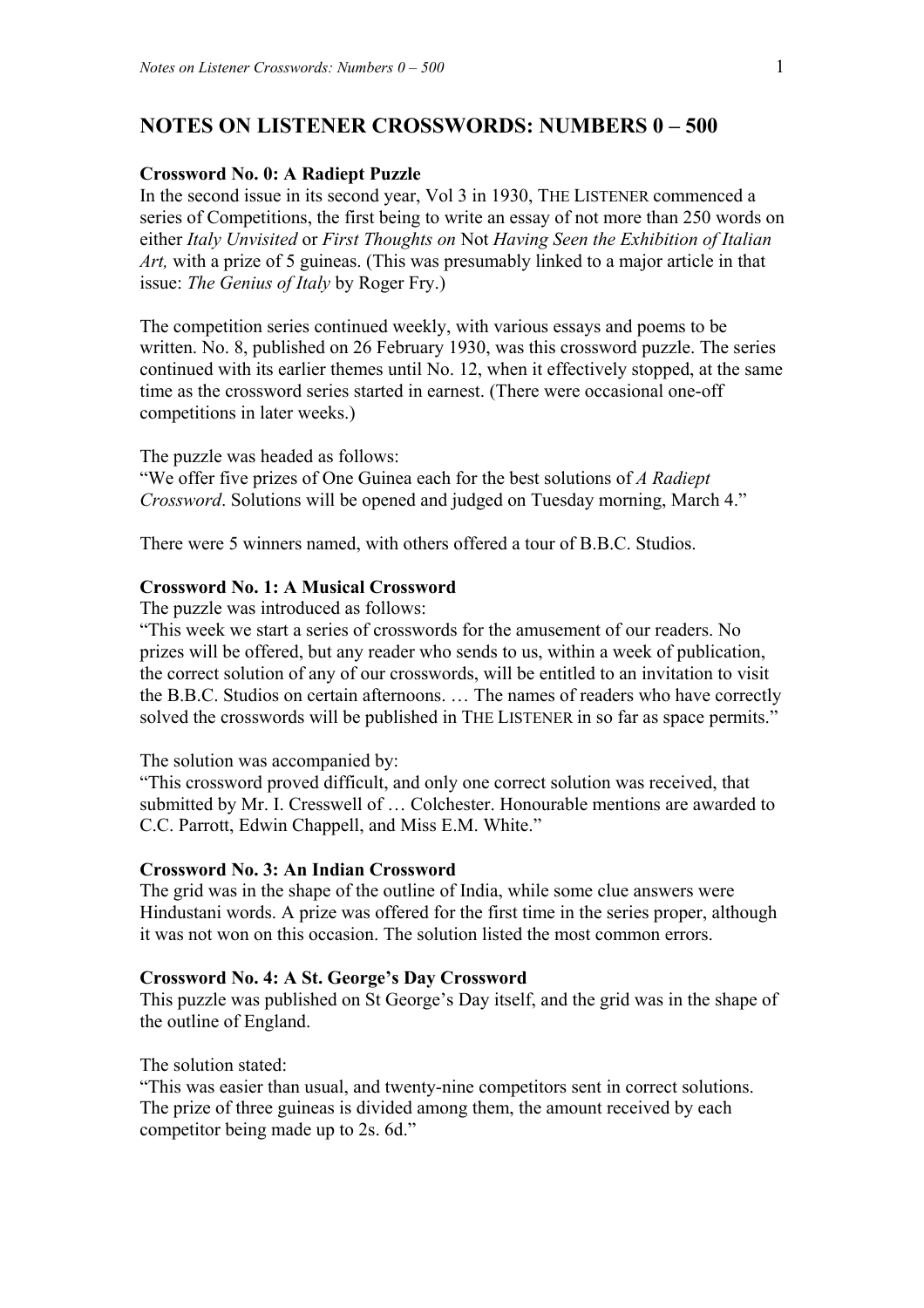### **Crossword No. 5: A Cricket Crossword**

No prize was awarded for this puzzle.

### **Crossword No. 6: A Latin Crossword**

This was the first puzzle of a sequence for which a book prize was offered. In this case all 58 correct solvers were listed and were awarded a copy of the book.

### **Crossword No. 8: A Botanical Crossword**

The grid contained a 7-letter entry with 6 consecutive unchecked letters.

There was a clue omitted in the published version; since it contained what was then called a "blind" letter, it was ignored in checking solutions.

### **Crossword No. 9**

This was the first puzzle, after the first one in the series, to have a serial number. It was a plain blocked grid, chosen to increase the number of unchecked letters. The solution contained: "There were a good many straightforward blind letters, but the only deliberate trap (30 down, which might have been Sedan or Redan) did not catch any one."

## **Crossword No. 10: A Greek Crossword**

Some clues contained Greek; all answers were to be entered in Greek. The preamble started as follows:

"The note printed below will indicate that competitors are asked not to approach this crossword in a spirit of pedantry, remembering that giving a clue to a word does not imply parsing it or adopting the first and commonest meaning to be found in the lexicon"

Below the grid was to be found:

"[*Note.*—Accents, breathings, and iotas subscript are ignored. Clues are not given for words of two letters, and while in most clues an indication of the tense, person, or case is given, competitors must be prepared for some looseness on this point. Some of the words are in dialect forms.]"

#### The solution contained the following:

"After correcting our Greek Crossword we are left wondering at the ability of our readers. The Crossword was a difficult one, difficult enough for a Professor of Greek to give it up on the ground that he had not 'a week to spare for it', and yet about twenty competitors sent in solutions which were substantially correct. On second thoughts we feel that the clue to 11 Down ('A busdriver would not say this to a policeman'—σαλασσω I overload) was not an absolutely fair one in view of three of the letters being blind and the clue negative. Our object in setting crosswords being to provide interesting tests of the skill of our competitors and not merely lotteries, we feel justified in accepting any reasonable alternative solution for the word in question … For similar reasons, where two competitors differed from us on grounds of scholarship as to the last letter of 52 Across (the only other word that proved much of a stumbling block) we have accepted their alternative."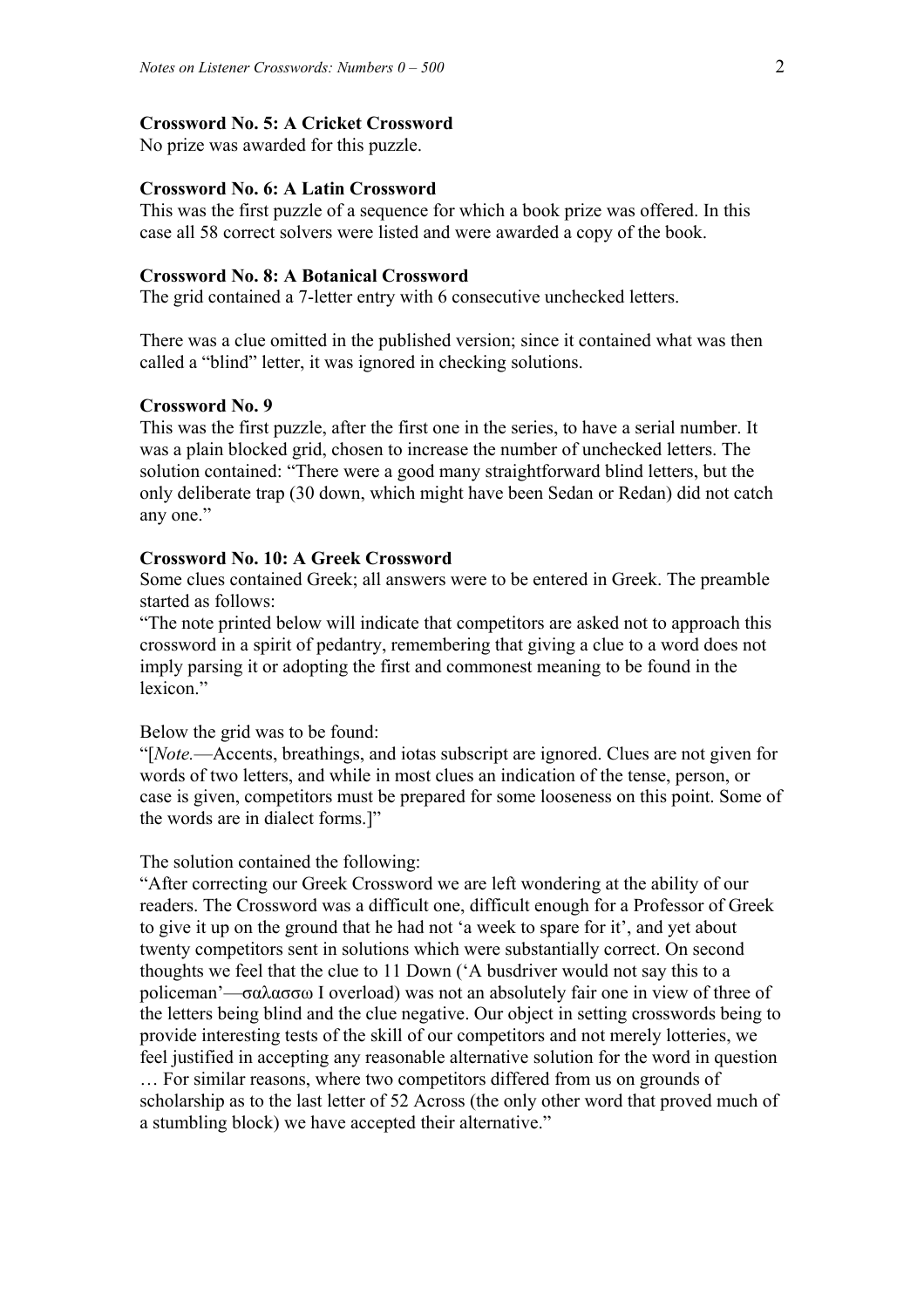### **Crossword No. 12: A German Crossword**

Clues and entries were in German. There were 16 competitors with legitimate alternatives, but the four who submitted the intended solution were awarded an extra book.

## **Crossword No. 14: A French Crossword**

Only entries were in French.

# **Crossword No. 16: A Latin Crossword**

There were two errors in the published puzzle: a missing asterisk and a missing indication of reversed entry. Yet there were 25 correct submissions.

#### **Crossword No. 17**

The solution for this 'plain' puzzle contained the following:

"It is difficult to say why fifty-nine competitors did this Crossword successfully when two recent general crosswords of similar difficulty found practically no solvers. Is it that the recent bad weather has driven more of our readers to the crossword page? Does the particular prize offered make a difference? Or is it merely that certain patterns are more difficult than others?"

### **Crossword No. 18: Crossword Old Style by Doggerel**

This was the first puzzle with an attribution of the setter. The name was possibly chosen because the clues were in verse.

#### **Crossword No. 19 by Doggerel**

The clues consisted of a story with missing words, to be deduced and entered in the grid.

### **Crossword No. 20: A Musical Crossword**

This was scheduled at the opening of the Proms Season.

### **Crossword No. 21: A Cricket Crossword**

This was scheduled for the deciding of the Ashes at the Oval Test. The grid was complex, with two cells containing wickets, two containing dots for the batsmen and others containing stars for the fielders. Many entries were names of cricketers.

#### **Crossword No. 22: A French Crossword**

Although no correct entries were received, one solver committed one small error and was awarded the prize. The solution noted: "It was unfortunate that a misprint should have been made in 33 Across (Nourish instead of Sourish) and that the clue to 20 Down should have been omitted, but these two mistakes did not present any difficulties to the solvers."

#### **Crossword No. 24: A Literary Treasure-hunt by Doggerel**

No correct entries were received, but eight solvers with one error received consolation prizes. The solution noted: "The clue, 11 across, contained a misprint 'od*e*rous' for 'odorous' which, by an unlucky chance, was a misprint in the volume from which the quotation was verified."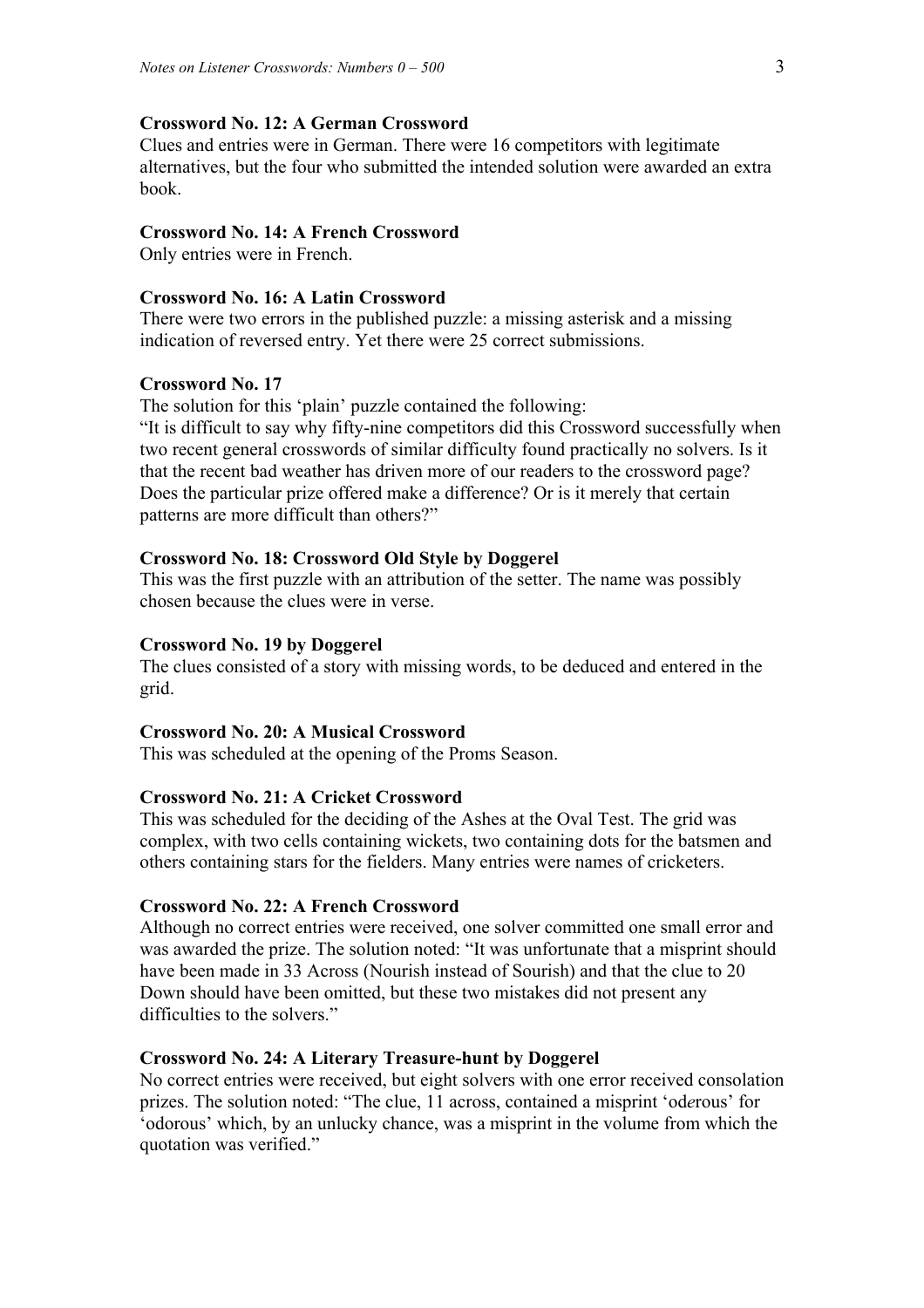### **Crossword No. 29: Virgil Bi-Millenary Crossword**

This Latin-based puzzle occasioned the following comments in the solution: "The result of this competition was a landslide. Entries were received from all over the country, from every University, and from many public and other schools. … We feel that the solving, by over 150 members, of what seemed to us a difficult Latin crossword, is one of the most graceful tributes to the memory of Virgil and a striking proof that his influence is still a living one at the present day. A few entries arrived late and several competitors were reluctantly disqualified because certain letters in their solutions were illegible. We can hardly be expected to commiserate with the eighteen competitors from Stirling who all sent in solutions which, fortunately, contained an identical, rather stupid mistake."

This puzzle sparked the first published letter in THE LISTENER (05/11/1930): "An acknowledgement is due of the pleasure given by your Virgil crossword. After completion of our attempts at solution we felt compelled to go on poring over halfforgotten passages with which we wrestled long ago. So the poet's prophecy,

*'Forsan et haec olim meminisse juvabit,'* 

not fully appreciated in our school-days, comes true. Camberley S.J.D."

## **Crossword No. 31: A Crossword for Everyman**

This puzzle was deliberately made easy "for a change", and no prize was offered. This possibly explains why there were only 24 correct submissions.

### **Crossword No. 32: Guy Fawkes Crossword**

Published on November 5.

### **Crossword No. 33: Miscellaneous Crossword**

Only one correct entry, but again there was no prize offered, although this solver was awarded one.

### **Crossword No. 36: Wireless Crossword – Clue Competition**

This puzzle had only six clues, whose answers were to be found in given pages from the Technical Dictionary of the BBC Year Book 1931. They were: Cat's whiskers, Impedance, Frequency, Induction, Jigger and Resistance. A prize was awarded for the best clues to any three of these.

#### **Crosswords Nos. 39, 40: NO PUZZLES**

These corresponded to December 24 and 31 and non-crossword competitions were held in their place, although the serial numbers were not suspended.

### **Crossword No. 41: Towns and Villages in Great Britain**

The way of our competitors is wonderful. A really hard crossword may find from 30 to 50 solvers, whereas for one which we hoped would prove amusing, but not very difficult, only three correct solutions were received.

## **Crossword No. 42: (Overseas)**

This crossword appeared in the same issue as No. 41. It was prefaced thus: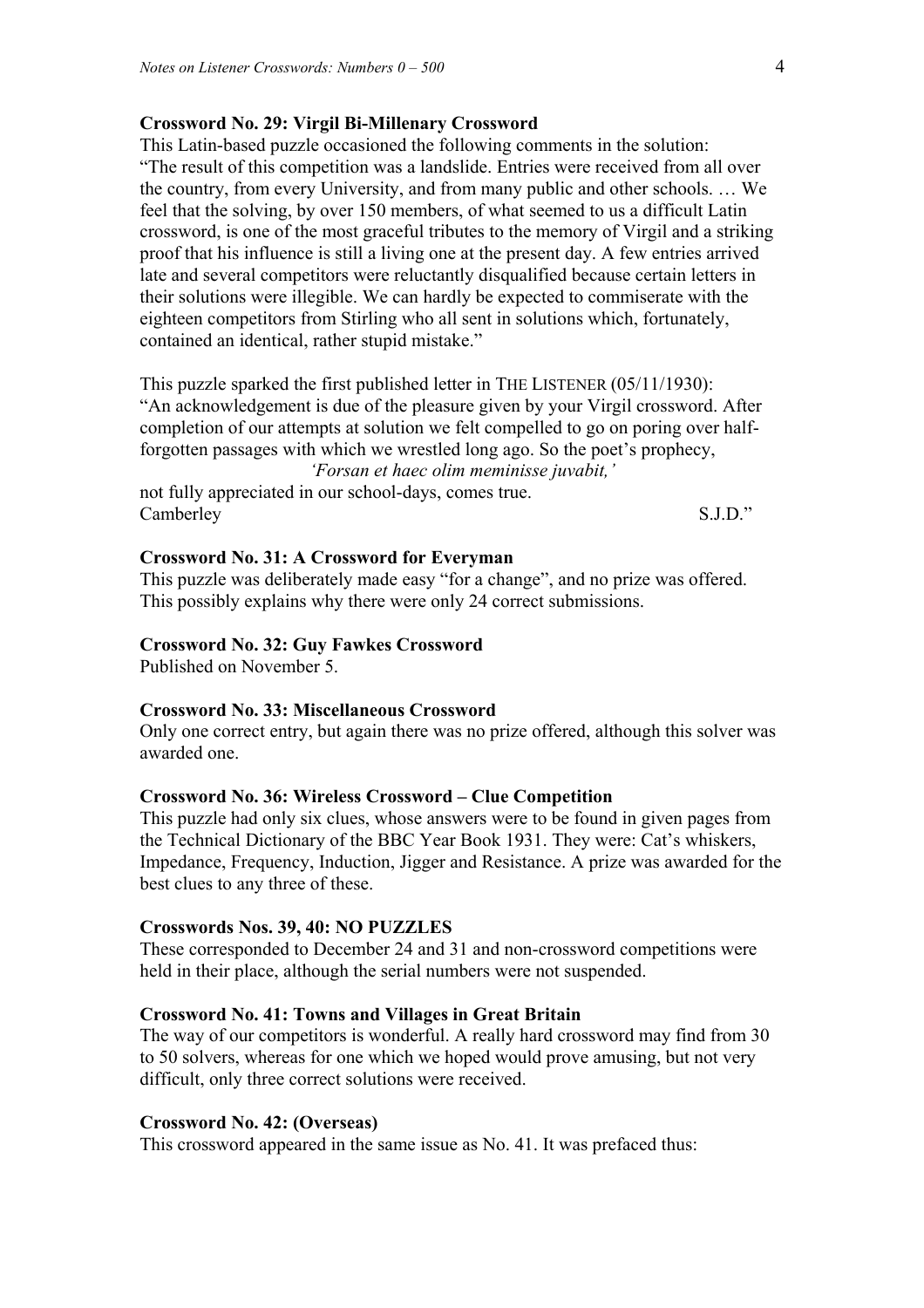"The notion of printing a crossword for overseas readers arose from a letter received from a reader in Canada. We have no idea as to what entry is likely to be attracted from overseas, but in order to stimulate a good entry we have made the crossword easier than the usual LISTENER crosswords, also bearing in mind that dictionaries and books of reference may not be so easy to obtain as they are in most parts of this country. If the experiment is successful Overseas Crosswords will be published regularly once a month with a rather higher standard both of difficulty and of prizes." [The prize was the *BBC Year Book 1931* and the time allowed was eight weeks, thought to suit all except those in the Far East and Antipodes.]

A second puzzle was published a month later, but no solution or prize list ever appeared, for either of them. No further such puzzle ever appeared. Presumably no correct solutions were submitted. If so, perhaps that is related to the clues, of which the following is a sample:

 A little English wildflower An old fashioned English port Initials of an English regiment A lovely hamlet in Dorset To strike or scratch (Scottish)

### **Crossword No. 43: Greek (from Herodotus) by Janus**

For a period of time, the preamble gave the name of the next week's crossword, in this case "A rhymed puzzle by Doggerel".

The solution ended with a single line paragraph: "Several competitors are cautioned for execrable handwriting."

### **Crossword No. 45: French Crossword by Janus**

Only two correct submissions were received, which led to the following musing: "It is curious that crosswords in French are not so popular as those in Latin and Greek. The reason for this (and for their comparative lack of interest, for which Janus apologises) is possibly that French is not a particularly good language for the purpose, a great many of its words being much the same as the equivalent words in English and the language lacking the interesting and unfamiliar short monosyllabic words of Teutonic origin which are so useful in English."

#### **Crossword No. 46: Dickens**

The solution contained the following: "It is not easy to 'flummox' a real Dickensian. The clues, therefore, had to be vague."

#### **Crossword No. 47: (Overseas) Canada**

See No. 42.

#### **Crossword No. 48: St. Valentine' Day**

This puzzle, which had a heart-shaped grid with a arrow through it, was published in the issue before the date in question.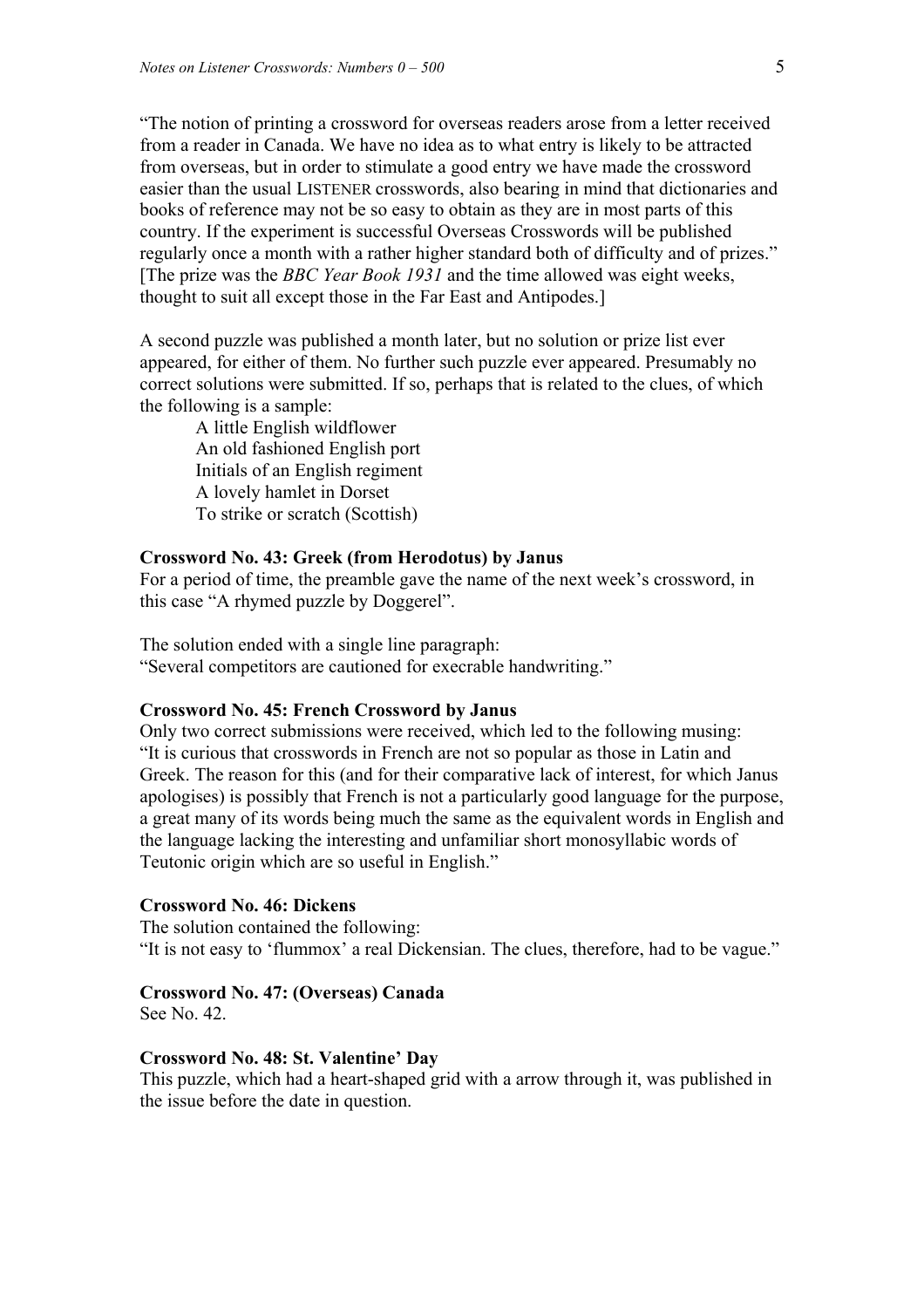### **Crossword No. 49: Virgilian by Janus**

"Our competitors appear to have liked this crossword, some of them gallantly protesting their enjoyment in the face of grave doubts as to their success. These doubts were often justified."

The writer went on to welcome the appearance, in the prize list, of The Classical Sixth, Church Institute School, Bolton.

[The issue containing No. 55, published on 1 April 1931, included in the Letters Page a *Tribute to Janus,* a poem written entirely in Latin.]

### **Crossword No. 56: Latin**

The publishers Nonesuch presented a copy of a limited edition of the *Iliad* for the most successful solver in the next six classical crosswords. These would normally appear as the second in each month, alternately Latin and Greek. In the event of a tie, the prize would be awarded to the solver who lasted longest in the succeeding classical puzzles. It was later agreed, at the request of some solvers, that the competition would be suspended over the summer months, to allow for vacations.

Whether initiated by this or not, a set of rules was published for the first time. These were then printed at the foot of each grid. It was regular practice to print the grid among the advertisements in the front of the magazine, with the clues in the normal text, presumably to avoid solvers losing part of any article printed on the back.

- 1. Entries should be on the printed diagram and envelopes containing them should be addressed to The Editor of THE LISTENER, Savoy Hill, London, W.C. 2, and should be marked 'Crossword' in the left-hand top corner.
- 2. Clues are not normally given for words of two letters. There are no capricious traps, and legitimate alternatives are accepted.
- 3. Collaborators may only send in single joint solutions.
- 4. The Editor reserves the right to disqualify entries for bad handwriting, late arrival, and on suspicion of a breach of the preceding rule.
- 5. Subject to the above rules, the sender of each correct solution is given a copy of the book prize, when one is offered. Competitors may suggest an alternative book of the same price, when sending in their solutions.
- 6. In all matters connected with the Crosswords the Editor's decision is final.

## **Crossword No. 58: St. George's Day by Janus**

Like No. 4, the grid was in the shape of an outline of England.

## **Crossword No. 60: 'Random Rhyme' by Doggerel**

There was only one correct solution:

"A very small entry (for which presumably the sudden arrival of spring must be blamed)."

## **Crossword No. 61: Greek (Homer)**

"Fortunately for the prize fund the quite legitimate difficulty of 50 Across eliminated all except 21 competitors."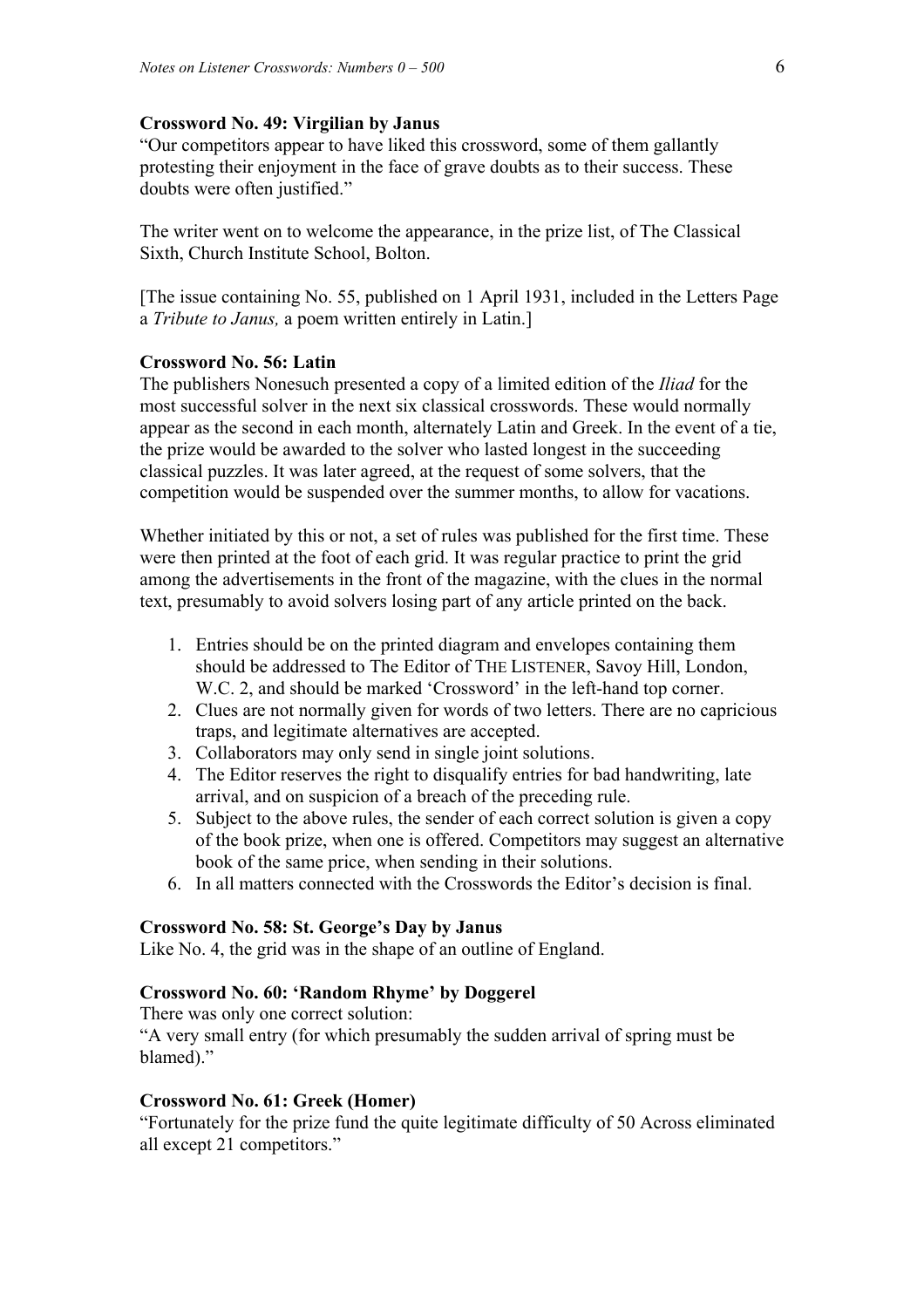### **Crossword No. 65: Latin (Horace) by Janus**

"The crossword was more or less of 'summer strength' and we hope to be able to offer a sterner challenge to lovers of Horace next winter."

The prizewinners [52] included "H. R. Trevor-Roper (Charterhouse)".

## **Crossword No. 67: Italian Literature**

No correct solutions: "Our competitors, so learned in Latin, have not, it seems, the same interest or proficiency in Italian."

### **Crossword No. 68: 'North America' by Doggerel**

Published on July 1, to commemorate Dominion Day and Independence Day. "The number of solutions received indicates the widespread interest taken in the correspondence regarding American slang, which filled the columns of some of our newspapers about two months ago."

# **Crossword No. 70: 'St. Swithin's Day' by Doggerel**

The grid was surmounted by an umbrella.

"As it rained on St. Swithin's Day and during the rest of the week, competitors had plenty of time to complete their solutions, which resulted in a very large number of correct solutions being received."

The solution also remarked that BHISTEE, which had caused solvers problems, could be found in the Supplement in *Chambers' Twentieth-Century Dictionary.* This seems to have been the first reference to that dictionary as a resource.

### **Crossword No. 71: The Arts by Janus**

The grid was in four unconnected sections. Solvers apparently found the "Visual Arts" section the hardest. Only one correct solution was received.

#### **Crossword No. 72: Mainly Scientific by Janus**

"Every candidate had the word for 7 Down wrong. The correct word was SOLECTRICS, Janus' authority for which was a letter by Rear-Admiral A.H. Smith-Dorrien to the *Morning Post* published on July 1 of this year, in which he says that there was a book on *Solectrics* written by Alfred C. Cooper in 1917. … Unfortunately the word does not seem to be included in any dictionary."

The prize was awarded to nine competitors, who presumably were otherwise correct.

# **Crossword No. 73: The Great War**

The emblem for the *Victoria Cross* occupied the centre of the grid.

## **Crossword No. 75: 'A Quiet Holiday' by Doggerel**

This was a story with the required entries omitted.

The Crossword page also contained a photograph 'The Unfinished Crossword' by H.F. Baxter, submitted for the July Photo Competition.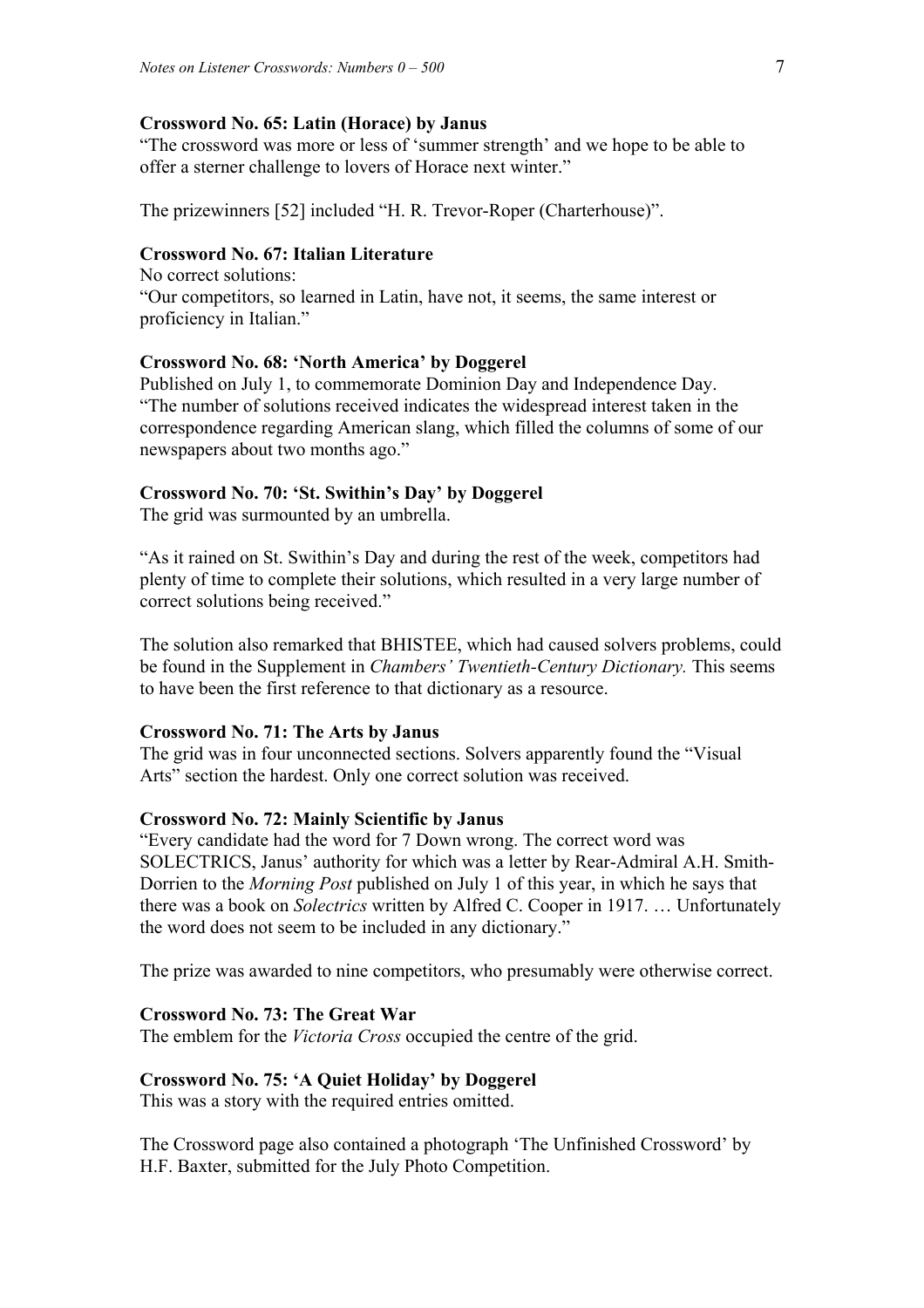# **Crossword No. 76: 'Components'**

83 correct solutions were received, while: "Eleven Down came to the rescue of the prize fund".

## **Crossword No. 77: The Torn Diagram by Doggerel**

The top left triangular corner of the grid had been torn away. Solvers had to reconstitute it as part of the solution; the clues were given. All bar two competitors succeeded in that part of the challenge.

"For 20 Across the alternative of CAT cannot be accepted for WAT, in spite of the ingenious equation submitted that CAT = PUSS, PUSS = HARE. The allusion to Mrs. Glasse can be found under the word 'hare' in *Chambers' Twentieth-Century Dictionary.*" [A crossword based on an equivalent reference in *The Oxford Dictionary of Quotations* was published in 2004.]

#### **Crossword No. 80: Miscellaneous by Janus**

"This was intended to be a stonewaller, some recent Crosswords having caused rather a run on the prize fund." [Five correct solutions were received.]

### **Crossword No. 81: Latin by Janus**

This puzzle resumed the classical competition after the summer break. A list was given of three solvers who currently were 4/5 and seven who were 3/5.

### **Crossword No. 82: 'The Thruster' (13 dn.) Doggerel**

"As the cub-hunting season is in full swing we are giving an easy puzzle for our foxhunting fraternity."

The solution noted:

"A good many solvers complained of the absence of a clue to 13 down, but a glance at the title will reveal it."

#### **Crossword No. 83: Greek by Janus**

This being the final puzzle for the classical competition, the solution listed those still contenders for the prize, each being 5/6: Mr C.W. Baty, Sir S. Dannereuther and Mr. D.W. Pye.

### **Crossword No. 85: Latin by Janus**

"The division of this puzzle into four sections was intended to, and did, make it more difficult than usual, though the only (unintentional) catch seems to have been an omission in the clue for 13 Across, where it should have been said that a vowel had been left out." [Mr C.W. Baty failed on this puzzle, reducing the contenders to two.]

### **Crossword No. 87: Greek – Armistice Day by Janus**

Mr D.W. Pye failed on this puzzle, so Sir S. Dannereuther was declared winner of the classical competition. [The only fully correct solution to the very first Greek crossword was from "Sir Sigmund Danereuther" [*sic*]; some of the early puzzles listed a prizewinner: Ed. Dannereuther, also of Slough. It appears that the correct name is Sir Sigmund Dannreuther, one-time Permanent Undersecretary for Air.]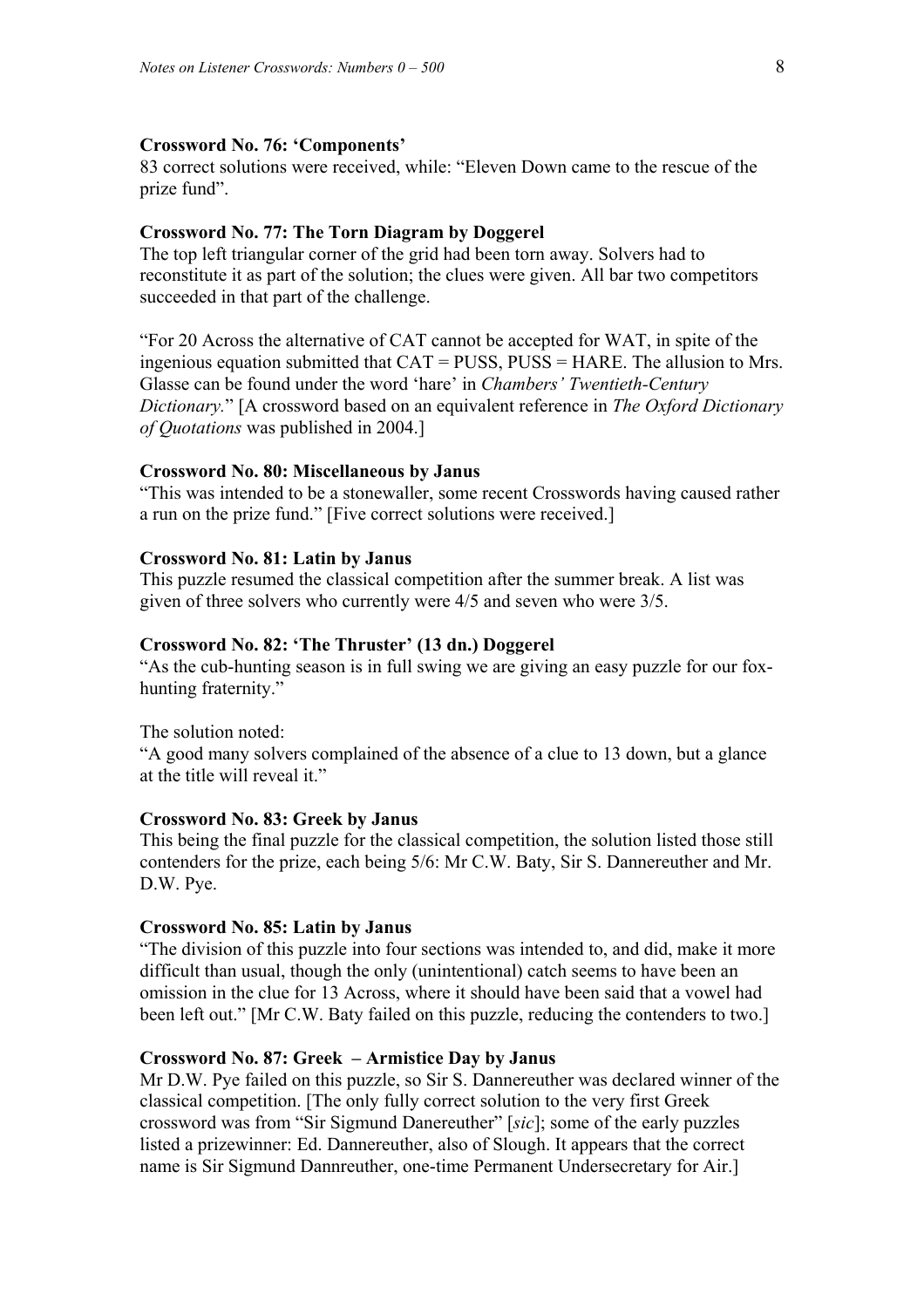### **Crossword No. 88: Miscellaneous by Janus**

"Few things are more difficult to identify than a quotation which looks easy but is not sufficiently definite to give a clue to the poet or poem."

### **Crossword No. 93: 'Our Christmas Card' by Doggerel**

No prize was awarded for this puzzle, published on December 23. The grid contained "A MERRY CHRISTMAS TO YOU", spaced out in its cells. All clues had a Christmas theme in their wording.

"Readers found time to find one or two amusing alternatives, especially one for 23 Down, ASCRB [in place of ATOLL] on the ground that Christmas Island is full of crabs."

#### **Crossword No. 97: 'Puzzlers' by Doggerel**

The solution notes refer to *Brewers* as a reference source.

### **Crossword No. 98: 'Lewis Carroll' by Doggerel**

"The entry for this crossword was very good and competitors evidently appreciated having to turn again to the pages of 'Alice'."

### **Crossword No. 99: Miscellaneous by Janus**

"One reader felt that 'a village near a big lake in Africa' was too obscure, but Lake Chad would show on any map of Africa, and the village Nguigmi is actually marked in the atlas volume of the *Everyman Encyclopaedia*, which was recently given as a crossword prize."

### **Crossword No. 100: Greek by Janus**

H. R. Trevor-Roper was again a prizewinner.

"'Janus' attributes one or two lapses (for which he apologises) in the clues to a disturbed emotional state caused by contemplating the hundredth crossword of the series"

#### **Crossword No. 104A**

This was a week in which a "Classical" puzzle was normally scheduled.

"This week space makes it possible for us to accede to requests from our readers and give an easy English Crossword as an alternative to the monthly Classical Crossword. There will be no prize for the alternative, but names of solvers will be published in the usual way." [No correct entries were submitted.]

### **Crossword No. 105: 'Irish Stew' by Doggerel**

"There was a smaller entry than usual for this crossword and the three prizes won all go to Ireland."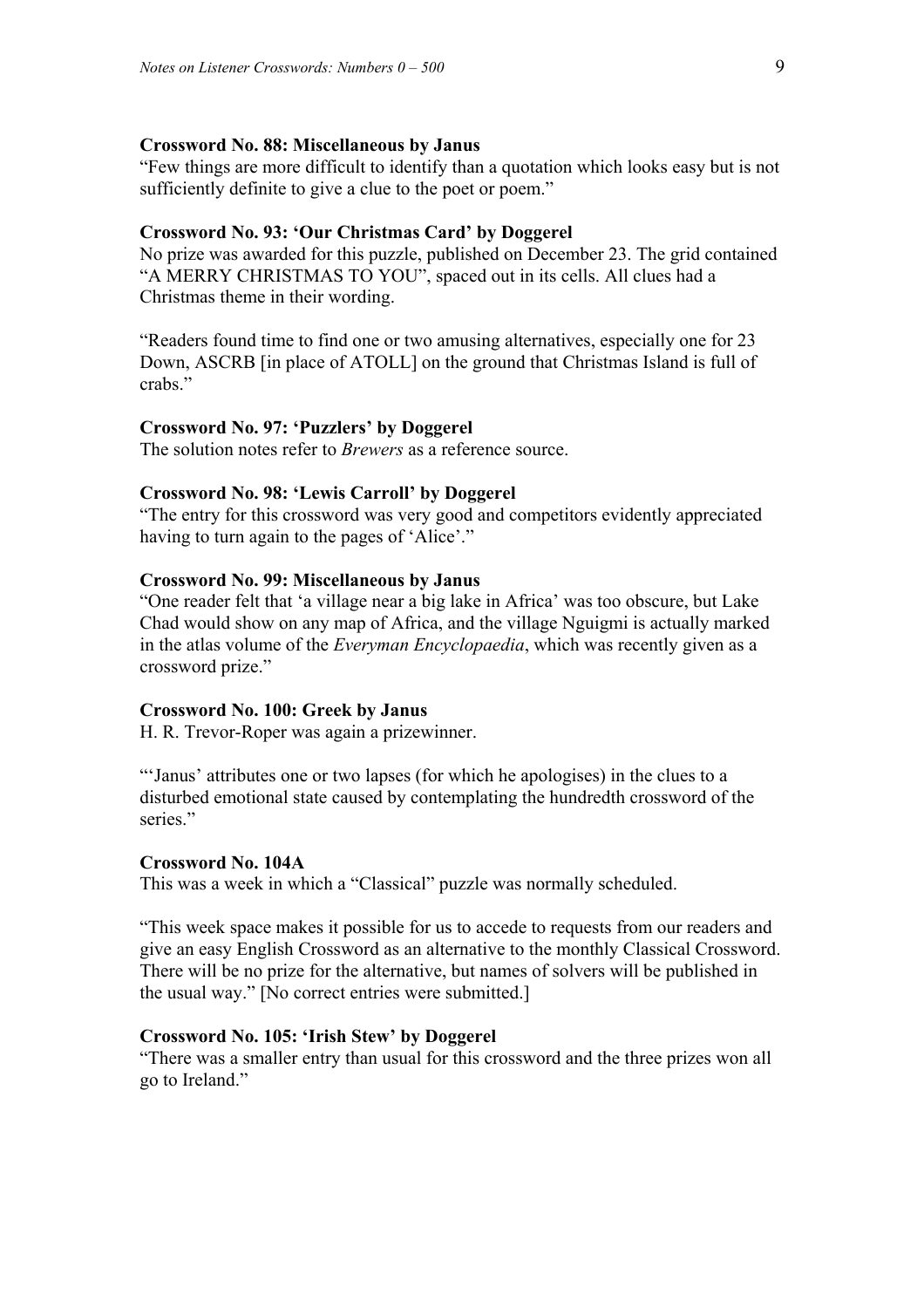# **Crossword No. 107: April by Doggerel**

"For 13 down the STRANGLER weed (dodder) we were disposed at first to accept the alternative ENTANGLER, but we had to agree with one competitor who 'wondered how toads are filled by the advent of Spring'."

# **Crossword No. 109: Greek Miscellaneous by Janus**

"School holidays were probably responsible for the smaller entry for this Crossword, which did not seem to be a particularly difficult one."

# **Crossword No. 111: Mathematical**

This was the first puzzle with numerical entries in the grid. It was genuinely a CROSS-number puzzle since using crossings in the grid was essential to completing the puzzle. Unlike the early word-based puzzles, this would not seem out-of-place today, except for two clues: one used more licence that would now be permitted entering a rounded decimal without a decimal point — and the other was "Telephone number familiar to listeners", which turned out to be that of Scotland Yard. (It was possible to ignore it, except for its unchecked digit.)

# The solution notes contained:

"The experiment of offering readers a mathematical 'cross-number' puzzle has been successful to the extent of producing an overwhelming entry and consequently a record number of correct solutions. The fact is that it is hard to estimate the difficulty of a novelty like this without the co-operation of our readers, which, in this case, has caused quite a run on the prize fund. However, we have the consolation of being able to welcome well over a hundred new competitors, and the gratification of knowing that the experiment was very much appreciated. Accordingly we hope to offer from time to time more 'cross-number' puzzles but of a much higher standard of difficulty."

There then followed a list of 240 winners. [The next mathematical puzzle was No 124 "Cross-number by Afrit". This attracted 72 correct entries.]

# **Crossword No. 124: 'Cross-number' by Afrit**

"Afrit' is indebted to four competitors for alternative solutions of 41 Across (5865), 45 Across (39048), 30 Down (65080) and 31 Down (52064), which were an improvement upon the original."

[It is intriguing how one valid solution can be better than another in a numerical puzzle, but these four clues were connected and the entries mentioned seem to involve several trailing 0s, which was not the case for the alternative.]

This puzzle also included, in the solution notes, "By deduction and trial the puzzle could have been solved in the following order: 36A; 42A, 43A, 44A, 39D, 27A; 32A, 27D, 33D; (41A?); first two digits 26D, 31A; …".

# **Crossword No. 126: Greek by Janus**

"The schools' holidays, combined with a difficult patch in the right-hand top corner and an invitation to gamble on the first letter of 42 Across, resulted in a very small entry and only three correct solutions of what was otherwise a fairly interesting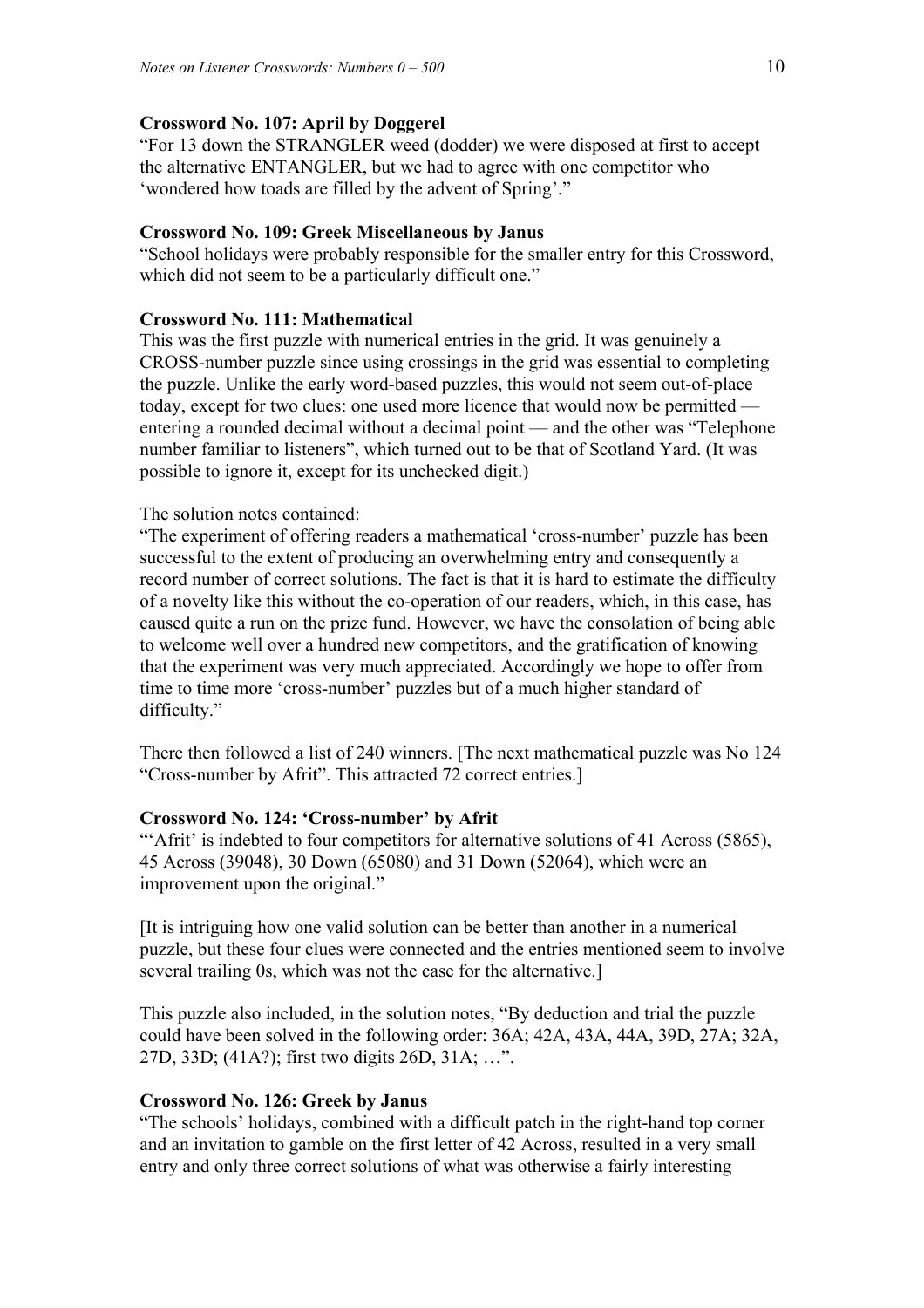crossword. 42 Across had several more or less likely possibilities, but the correct solution,  $\zeta \alpha \theta(\epsilon \rho \epsilon \zeta)$  scorching, was easily the best: one competitor sent in seven alternative entries."

## **Crossword No. 127: 'General' by Doggerel**

"The heat-wave was perhaps responsible for the comparatively small entry for this puzzle, and for the few correct solutions."

# **Crossword No. 128: Italian Literature**

"This Crossword should not have presented much difficulty to our readers conversant with Italian, as it was composed mainly of well-known passages from the Divine Comedy, but we can only congratulate two competitors, Emiolio Ceeché (Rome) and E.G.W. Hewlett (Bushley), on sending in absolutely correct solutions."

## **Crossword No. 130: 'Jumble' by Doggerel**

"In any otherwise correct solution the alternative word 'ATELITE' for 5 Down will be accepted if solvers will quote their authority for giving it." [No further report on this was ever made.]

# **Crossword No. 133: Latin — Tacitus**

Prize: *Tacitus Histories,* Vol. I A quaint example of the cavalry arriving too late? — 57 people won the prize.

# **Crossword No. 136: 'Wren' by Doggerel**

This puzzle celebrated the tercentenary of Sir Christopher Wren; the Greek puzzle that should have appeared in this slot was postponed for a week.

### **Crossword No. 140: 'B.B.C. Birthday' by Doggerel**

This puzzle contributed to an edition of the magazine celebrating the first 10 years of the BBC.

## **Crossword No. 142: 'Gradatim' by Afrit**

"The mnemonic ALL-SIN-TAN-COS was not generally known, and solvers were driven to desperate shifts, of which 'ELP-SENTENCES was perhaps the most amusing."

## **Crossword No. 144: Greek by Janus**

"One competitor complained of 44 Across beginning with three blind letters, but that there were twelve correct solutions is perhaps sufficient justification."

## **Crossword No. 152: 'Epigrams' by Doggerel**

"35 across, from The Ingoldsby Legends, also spoilt a large proportion of solutions." [There were 12 correct entries. Crossword No. 3106 The Golbyd's Toes by Mr Lemon, published almost 60 years later, had a similar effect.]

# **Crossword No. 154: Greek by Janus**

"This was difficult in the sense that competitors who could not find the words for 11 Across, 40 Across and 42 Down had not much hope of doing the puzzle at all."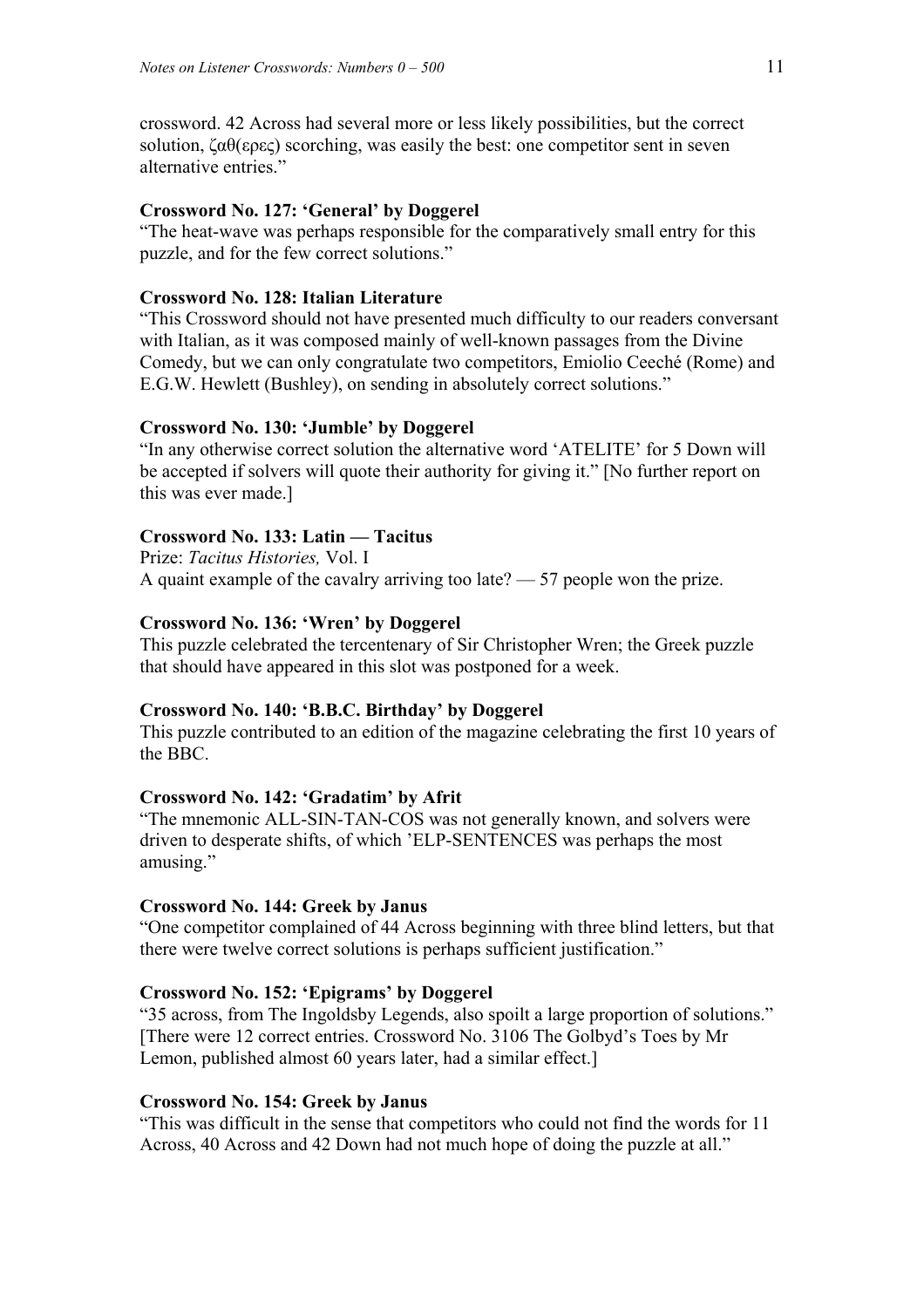## **Crossword No. 155: 'Cross-number IV' by Afrit**

"It is remarkable that 842 and 882 for 9 Down with the consequent alterations elsewhere also satisfy the conditions; and, since the reduction of the second digit of 4 Down by *one* merely reduces the third digit of 10 Across by *five*, there are in all six correct solutions. We are indebted to Mr. A.W. Joseph of Birmingham, for pointing this out, and congratulate him on his success in solving the puzzle. No other competitor was completely successful."

## **Crossword No. 156: 'March' by Afrit**

"March is a treacherous month, and the 'March' crossword abounded in traps." [There was only one correct entry.]

### **Crossword No. 159: 'Biblical' by Afrit**

"The Biblical Crossword proved very difficult, perhaps because so many of the clues depended for their solution upon a knowledge of the Revised Version; in the story of EHUD (2 Down), for instance, the R.V. reads *sword* for the A.V. *dagger*."

## **Crossword No. 162: 'Sixes and Sevens' by Afrit**

"The printer added point to the title of this Crossword by misspacing the clue of 29 Across, but competitors apparently experienced no difficulty in that respect." [Perhaps by way of compensation, eight consolation prizes were awarded.]

### **Crossword No. 163: 'Slavery' by Doggerel**

*Slavery* was the subject of the principal article in this edition.

"Many competitors took the opportunity of assuring us that although they have been unable of late to reach the correct solutions, they have not been idle, and their interest in the puzzles is apparently as keen as ever."

#### **Crossword No. 165: 'Hit or Miss' by Doggerel**

"The form of this crossword was in the nature of an experiment, every letter in the diagram with the exception of four on the edges being checked, but it proved extremely hard. As the title suggested, no alternatives were possible."

### **Crossword No. 166: Latin by Janus**

H.R. Trevor-Roper again appeared among the prizewinners, now in 'Oxford'.

### **Crossword No. 167: Ariosto**

The theme was Italian, recognising the quatercentenary of the death of the poet Ludovico Ariosto on June 6, 1533.

## **Crossword No. 169: 'Cross-number VI' by Afrit**

"We thank the competitor who offered us suggestions for making the triangle clues harder; but, since another called down plagues upon us for making them so hard, we had better refrain!" [The standard formulae for deriving Pythagorean triangles was quoted in the solution notes.]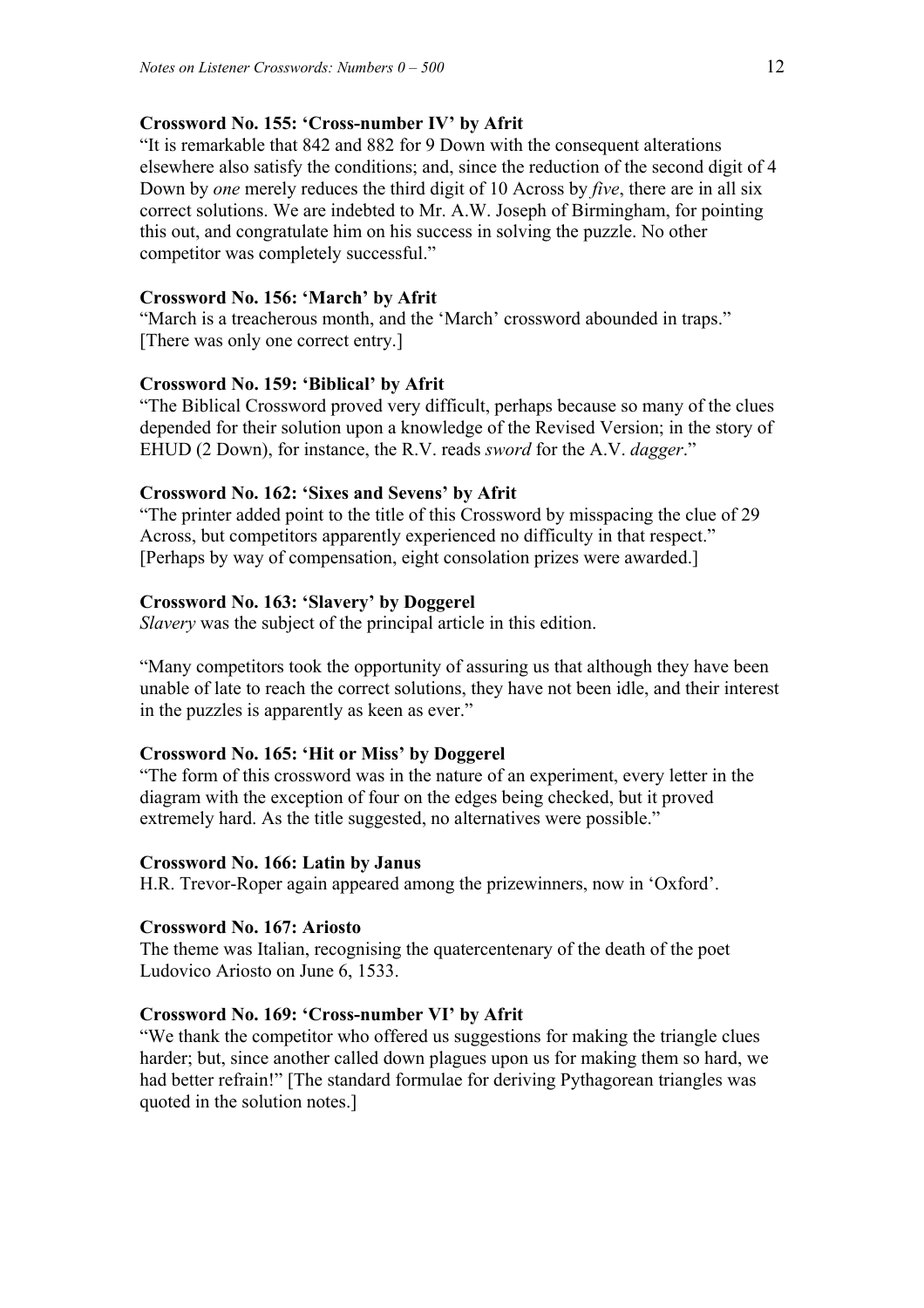# **Crossword No. 170: Miscellaneous**

"We have been criticised in the past for using excerpts from Modern poets whom not everybody knows, but having this time kept sedulously to the classics, no correct solution has been received."

# **Crossword No. 188: 'Gradatim II' by Afrit**

"The original 'Gradatim' puzzle was adjudged easy by many competitors; the second has proved very difficult indeed, and the title of the book prize, *How the Mind Works*, may have seemed a trifle ironical." [There were no correct entries, but one consolation prize was awarded.]

# **Crossword No. 191: Latin 'Newspaper Pattern' by Janus**

"This crossword was intended to show that the ordinary 'newspaper pattern' crosswords depend almost entirely on the pattern, which usually makes about half of the letters blind. The result has certainly come up to expectation, as there were no correct solutions and most of the entries had more than one large part of error."

# **Crossword No. 192: 'November' by Janus**

The preamble stated: "As this puzzle would otherwise prove too easy, we have omitted the rhymes [the ends of the clue lines] and ask readers to supply their own." Solvers were required to submit the rhymes in addition to the completed grid. No solver succeeded in this and the requirement was ignored.

"Not as easy as you thought!' was the comment of one competitor, and we are constrained to agree."

# **Crossword No. 193: 'Dreams' by Doggerel**

"One of our clever readers found the puzzle so easy that he 'did it in his sleep'. Alas, for 18 across he did not dream of LAMBS!"

# **Crossword No. 195: 'General' by Doggerel**

"It was anticipated that difficulty might have been experienced in solving 1 across; but in view of the publicity given in *The Times* of November 9<sup>th</sup> to the building scheme for Chesterfield [the answer] House, the answer to this clue was easily ascertained."

# **Crossword No. 199: 'Cross-number X' by Afrit**

"The presentation of a Cross-number in symbolic form proved a welcome innovation, and we have to congratulate a much larger number of successful competitors than usual." [There were 28 correct entries.]

# **Crossword No. 200: Latin — Virgil by Janus**

"This was the  $200<sup>th</sup>$  crossword and coincided more or less with the fifth birthday of THE LISTENER. It was purposely a rather easy one and was taken from Virgil by way of reminding competitors of the Virgil Bi-Millenary crossword which was one of the first and most popular." [There were 60 correct entries.]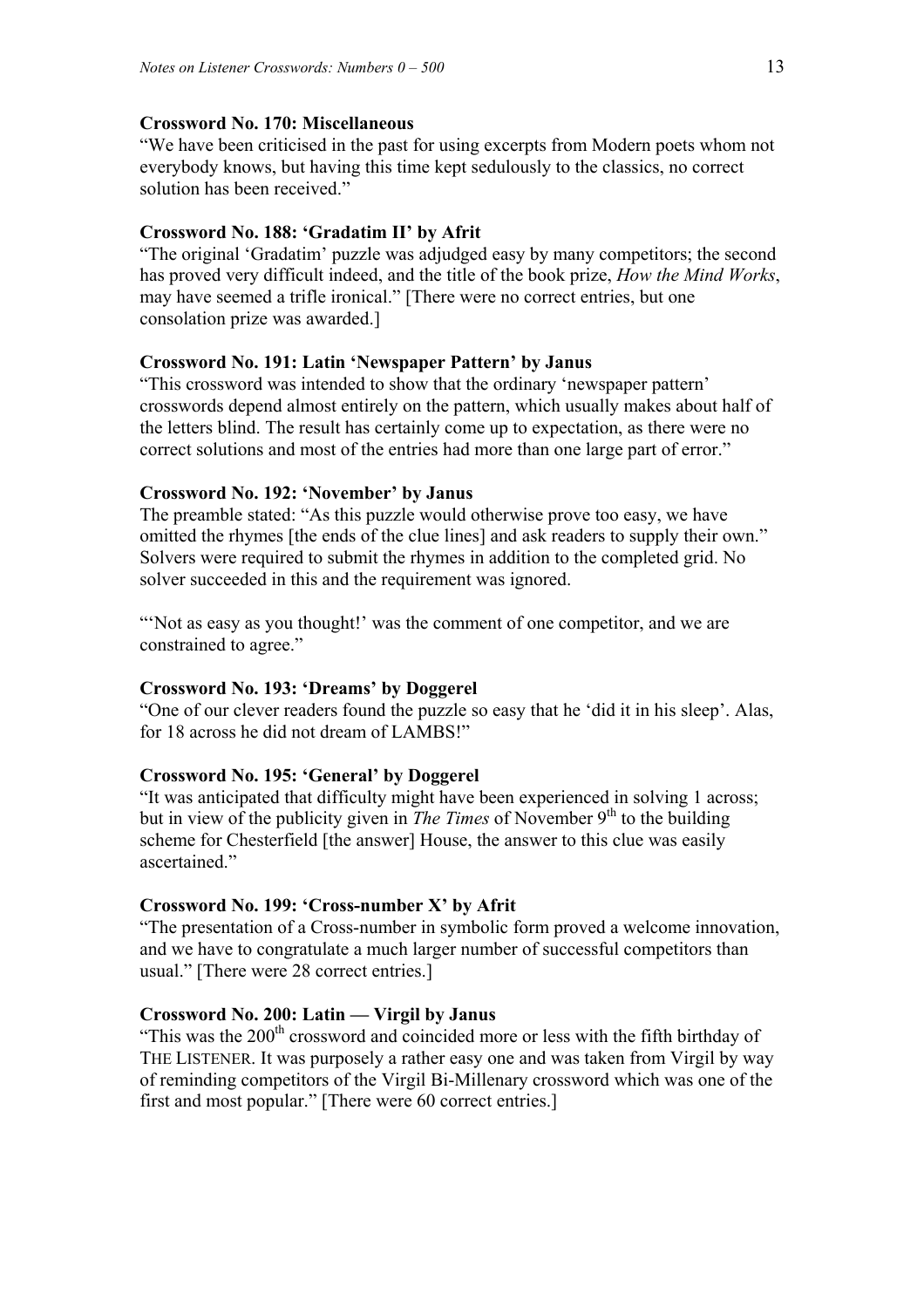# **Crossword No. 202: 'Aquarius' by Afrit**

"Some competitors apparently do not appreciate the difference between an anagram and a 'mixed' word, and this led to error in 32–33Across."

# **Crossword No. 203: 'Twenty-six Again' by Afrit**

"This week 'Afrit' appears in a white sheet [penitential garb?]. Ten Cross-numbers and a previous 'XXVI' without a miscalculation and then disaster! There were two typographical errors in 33 Across … and the correct solution of 28 Across is, of course, KRHJIZQY …. The very kind and appreciative letters which accompanied many solutions encourage him to try again some day, and he has now thought of a secure way of locking the stable-door."

# **Crossword No. 206: 'General' by Doggerel**

"One among alternatives given was LOSSIE from 'The Lament of Ramsay MacDonald', but we cannot verify the poem."

# **Crossword No. 214: 'The Vulgar Tongue' (Diagonal) by Afrit**

"Chronologically A.D. is the converse of B.C., hence B-A-D was contrasted with B.B.C."

# **Crossword No. 216: 'Flowers' by Doggerel**

"The clue for 22, 24 Across was rather ambiguous, as 22 and not 24 had to be reversed, but few solvers even mentioned this as having caused them any trouble."

# **Crossword No. 218: 'A Tale of Terror' by Doggerel**

This puzzle was a narrative, with grid entries words in the narrative that had to be deduced. The preamble contained: "Competitors must decide which clues are down or across, and some of the words are reversed." It backfired to some extent: "The story, an abridged translation of Paul Courrier's letter (Charles Knight) seems to have been very well known." [There were 268 correct entries.]

# **Crossword No. 221: 'Biblical IV' by Afrit**

"Did ASAHEL fall in the wilderness? All competitors, except one, assert that he did, and we have decided to accept this assumption, though the reference in 11 Across was to AZAZEL, 'the fallen angel' (Driver), to whom the goat was sent into the wilderness on the Day of Atonement."

# **Crossword No. 230: Latin by Janus**

"A holiday strength puzzle, with few difficulties and some very easy clues." [It was published on  $8<sup>th</sup>$  August.]

# **Crossword No. 232: 'Fruits' by Doggerel**

"This puzzle proved very difficult and we cannot believe that one reader solved it while his morning apple was being eaten."

# **Crossword No. 234: 'Once Removed'**

The preamble stated:

"In this puzzle each clue is related to the corresponding answer not directly, but by means of a 'bridge', which is a word equivalent in one of its senses to the clue and in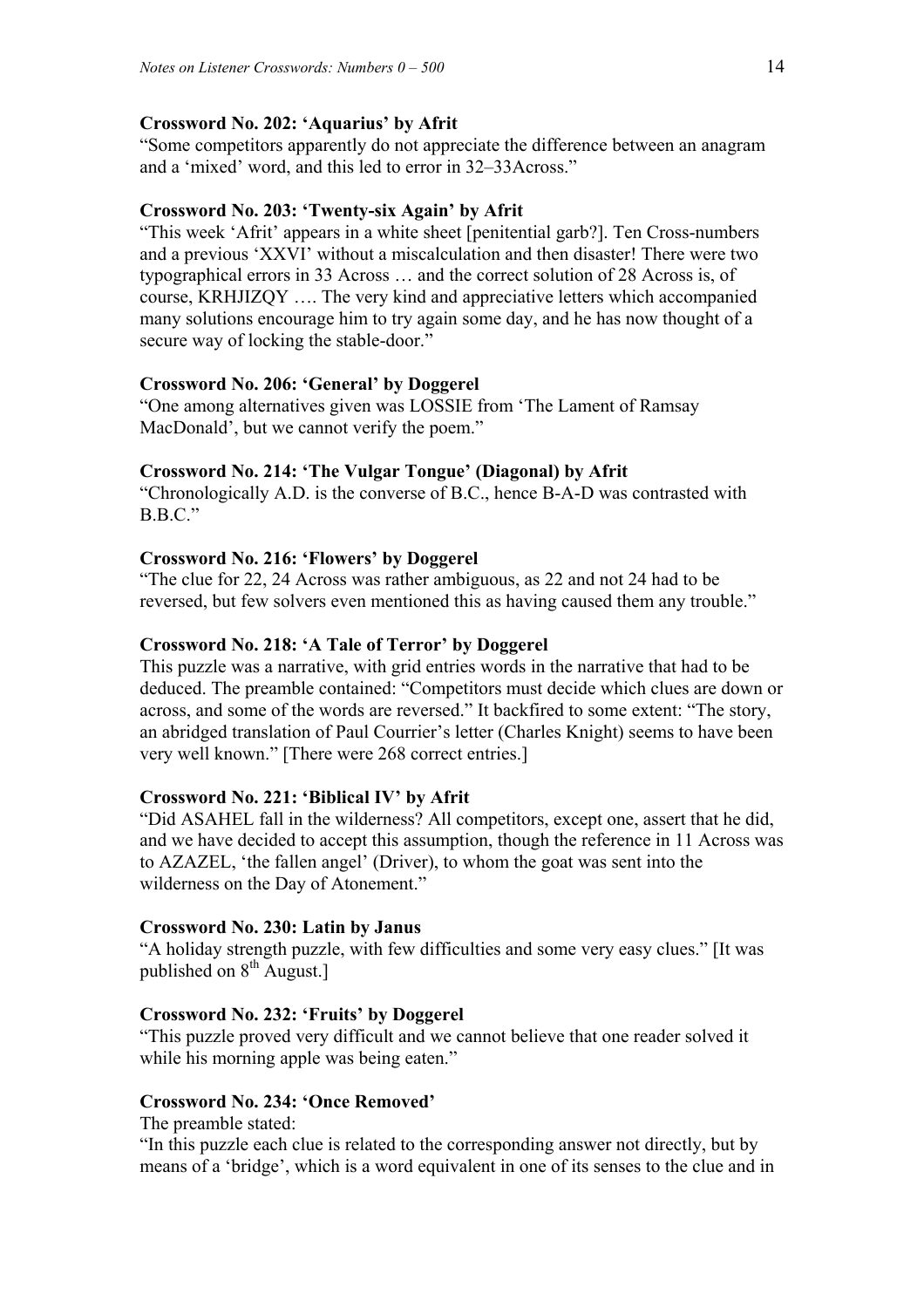another to the answer; e.g., the clue 'stretch' might lead to the answer 'froth' through the 'bridge', 'ream', because 'stretch' = 'ream' = 'froth'." [A list of the 'bridges' was required in addition to the completed grid.]

"No correct solutions were received and the crossword as a new form of puzzle was disappointing in the amount of interest it attracted. The majority of our regular competitors evidently were not inclined towards trying a new idea."

# **Crossword No. 238: Music**

The puzzle was headed by a single stave of music, with the inscription "Muss es sein? Es muss sein! Es muss sein!" [Must it be? It must be! It must be!] added by Beethoven to the finale of his last string quartet (Op 135).

## **Crossword No. 244: Greek by Janus**

"… 6 down, where competitors failed to realise that the statement 'but the text is corrupt' was crossword language for one of the letters having been changed."

## **Crossword No. 246: 'Wedding Bells' by Doggerel**

"Those of our readers who did not attend the Royal Wedding seem to have been helped by the broadcast of it in at least three clues."

# **Crossword No. 255: 'Pluviose' by Afrit**

"Quite the easiest 'Afrit' has set yet, and competitors took the opportunity of wiping out some former defeats!"

### **Crossword No. 262: 'Proverbs' by Doggerel**

34D: According to proverbs should not be interfered with

"For 34D GUESTS, supported by the authority of Ovid, is accepted, but it was thought that the proverb about sleeping dogs would have quickly suggested the word given in the solution [SIESTA]."

### **Crossword No. 265: 'A Cage' by Doggerel**

The preamble contained the instruction "Solvers to insert down bars".

"The task of inserting the 'Down' Bars does not seem to have added any difficulty to this hard crossword."

# **Crossword No. 266: 'Lent and Easter' by Afrit**

"Rain on Good Friday and Easter Day did not produce as good a crop of entries as was expected."

## **Crossword No. 270: 'Mrs. Hemans' by Doggerel**

"It is hoped that the notes will answer the large number of letters which accompanied solutions."

This is the first occasion on which there was a clear indication that solvers often enclosed letters with their entries.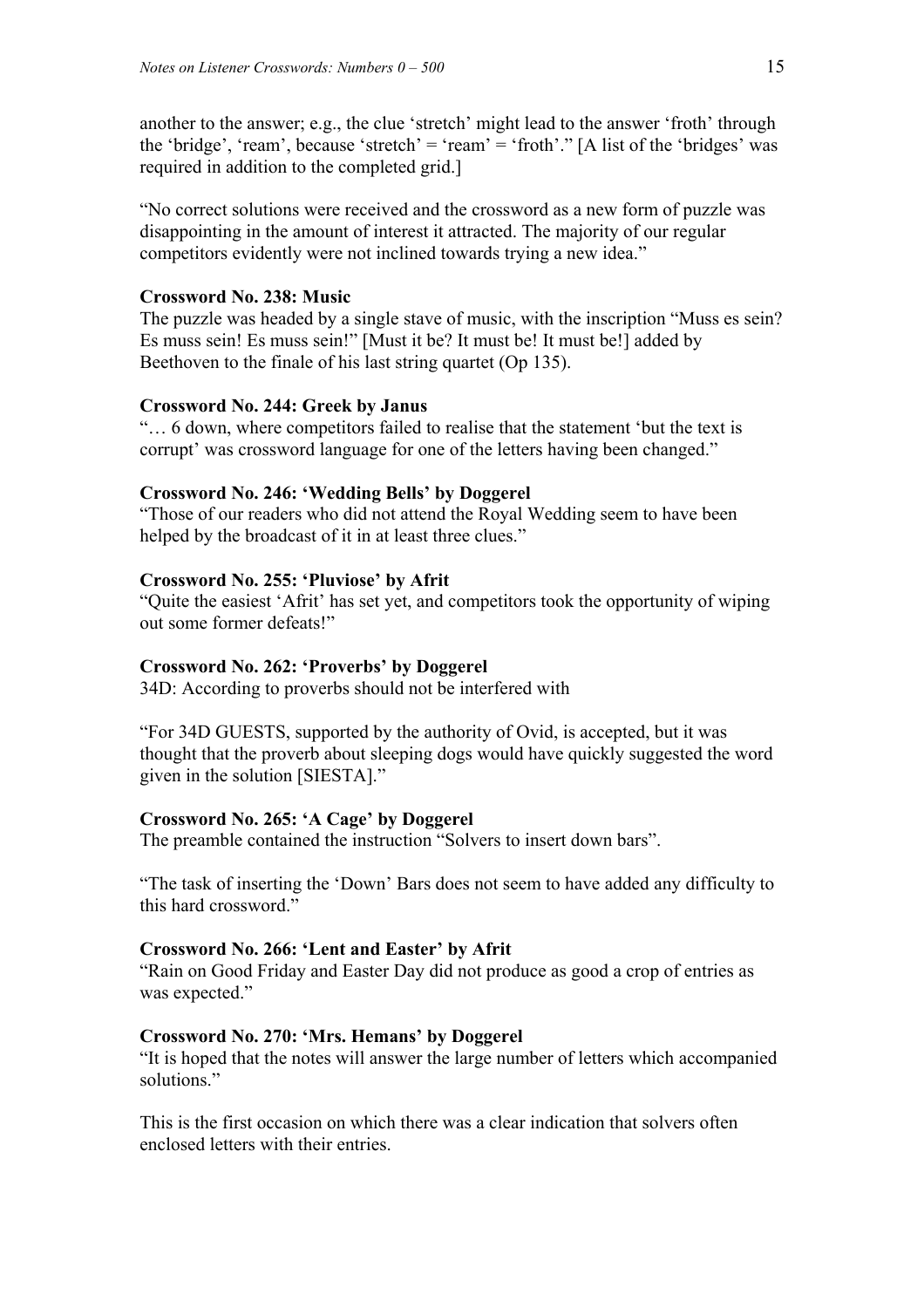# **Crossword No. 274: Latin [***sic***] by Janus**

"This Greek crossword was difficult in itself and was made more so by two errors in the setting."

No mention was made of the error in the published title. The crossword was most definitely a Greek one.

# **Crossword No. 291: 'Music II'**

As in the first 'Music' puzzle, there were some bars of music above the grid. On this occasion they gave the first entry of the Alto in *The Song of Destiny* by Brahms.

# **Crossword No. 293: 'Cryptogram' by Afrit**

"Above is a cryptogram — composed by a reader who complains that he has never yet been a prizewinner in one of Afrit's crosswords, and rarely in those of his two colleagues. We cannot submit to reprisals of this sort, and we invite competitors to solve it for us."

The puzzle revealed a message: "Listener readers are warned against three men, known respectively as Janus, Doggerel and Afrit, who persistently thwart the editor's generous intentions towards crossword solvers".

# **Crossword No. 295: 'Square the Circle' by Doggerel**

A disc, diameter two less than the number of cells in each direction, has wiped out the centre of the grid, so the puzzle is largely *Carte Blanche* in format.

# **Crossword No. 296: Greek by Janus**

"There was a regretted *lapsus calami* in 36 Across, where bad handwriting allowed Janus, in composing the crossword, to read the fourth letter as alpha and simultaneously as omicron in 24 Down."

# **Crossword No. 300: Latin. Virgil by Janus**

"This crossword, which was Janus' swan song, was intended to be easier than normal. Virgil was the chosen subject, as an echo of the Virgil bi-millenary crossword which was one of the earliest and most popular of this series." [No 29: 152 correct entries]

# **Crossword No. 306: 'Secret Codes' by Louis C.S. Mansfield**

"As a diversion from the usual crossword, this week's competition takes the form of two sentences written in code, and competitors are only required to decipher them."

The sentences were: WILZRTQNWIG KRZTX MWBF AEY WILR NZEALX RNNUXWRIX RIME XMWGCL TWSSWNQMLE KRQMT-HF NZEALRG ZUACFZX GFIFZUMME GQUZT UGUWIXL XQNC RHDWRQX AWLSUMMX

The decrypted text was: "Introducing words like pyx into crypts occasions only slight difficulty. Would-be cryptographers generally guard against such obvious pitfalls."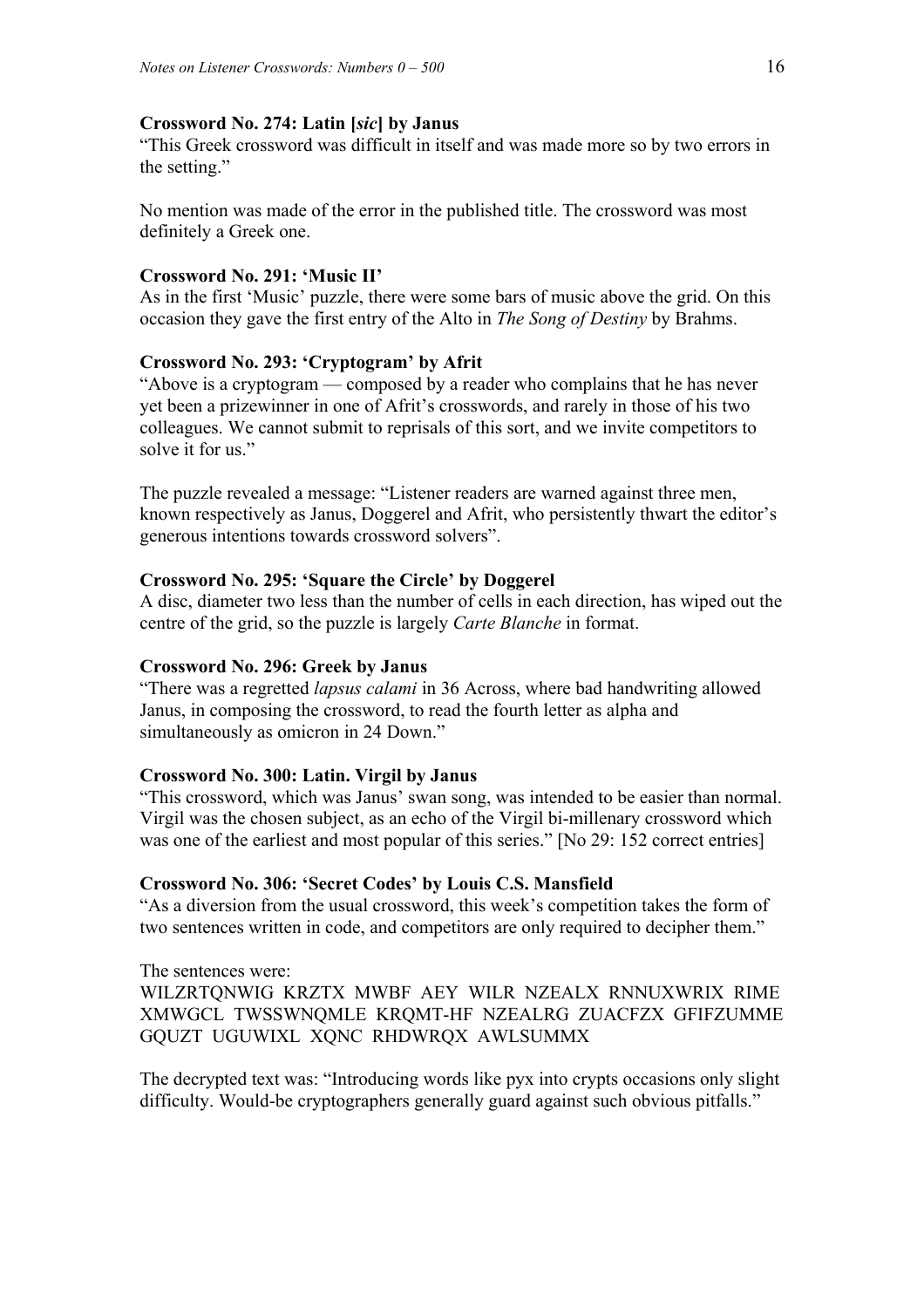### **Crossword No. 307: 'Words' Worth' by Afrit**

"In our innocence we had pictured a dredging through Wordsworth, and [competitors] using their ingenuity in deducing what they could not find; but now we think we know where those public libraries are which contain a concordance! We condole with those who failed through neglecting this short-cut and with a few others whose Arithmetic proved unequal to the strain. Perhaps we should add an apology to those pure mathematicians who refused to divide QUIXOTE by 2 to get 'semi-Quixote'."

# **Crossword No. 312: 'Second-hand' by Afrit**

"After a long series of rather easy ones, competitors did not complain at finding this crossword much more difficult. There were many traps, and each one claimed its victim<sup>"</sup>

### **Crossword No. 335: Latin by Pollux**

"A straightforward puzzle, containing no recondite allusions — unless the Epitaph on Claudia can be so described. The holiday season and the heatwave and no doubt responsible for the few [4] correct solutions."

## **Crossword No. 338: 'Gradatim IV' by Afrit**

"Others failed to notice that ENO (19D) could also be read as 'ONE up'." Only eight solvers did as Afrit intended, but nine others were also deemed to be correct.

### **Crossword No. 341: 'Diagonal V' by Afrit**

The diagonals read SOVIET RUSSIA and FASCIST ITALY. No comment was made as to any intended irony in scheduling this puzzle immediately after 'Utopia' by Doggerel.

### **Crossword No. 346: 'Bishop's Move' by Afrit**

The grid involved each entry running from the numbered square to an edge using a Bishop's move. The directions were given.

### **Crossword No. 350: 'The Knight and the Castle' by Afrit**

This involved a combination of Knight and Rook moves for the entries.

### **Crossword No. 360: 'Cross-number XIV' by Afrit**

There was fascination at this time with special triangles. Mr D F Ferguson of Repton School had apparently supplied Afrit with various data. In this puzzle, two triangles had angle A twice B, while three had angle A 90° more than half of B. The solution provided generators for these:  $pq : q^2 : p^2-q^2$ , with  $(p+2q)(2q-p)$  a perfect square, and  $p^2$ : *pq* :  $p^2$ -*q*<sup>2</sup>, with  $(2p+q)(2p-q)$  a perfect square.

# **Crossword No. 362: 'Comic Poets' by Doggerel**

"We congratulate the solver [not the usual 'competitor'] who tossed up for HOOKE, COOKE, TOOKE, ROOKE and SMOKE in 30, 31 across and COOKE [correct] won!"

### **Crossword No. 366: 'To Any Reader' by Afrit**

"This crossword was intended to appeal to readers of all tastes, from those who enjoy Edgar Wallace's stories of the River to admirers of Thomas Hardy, from students of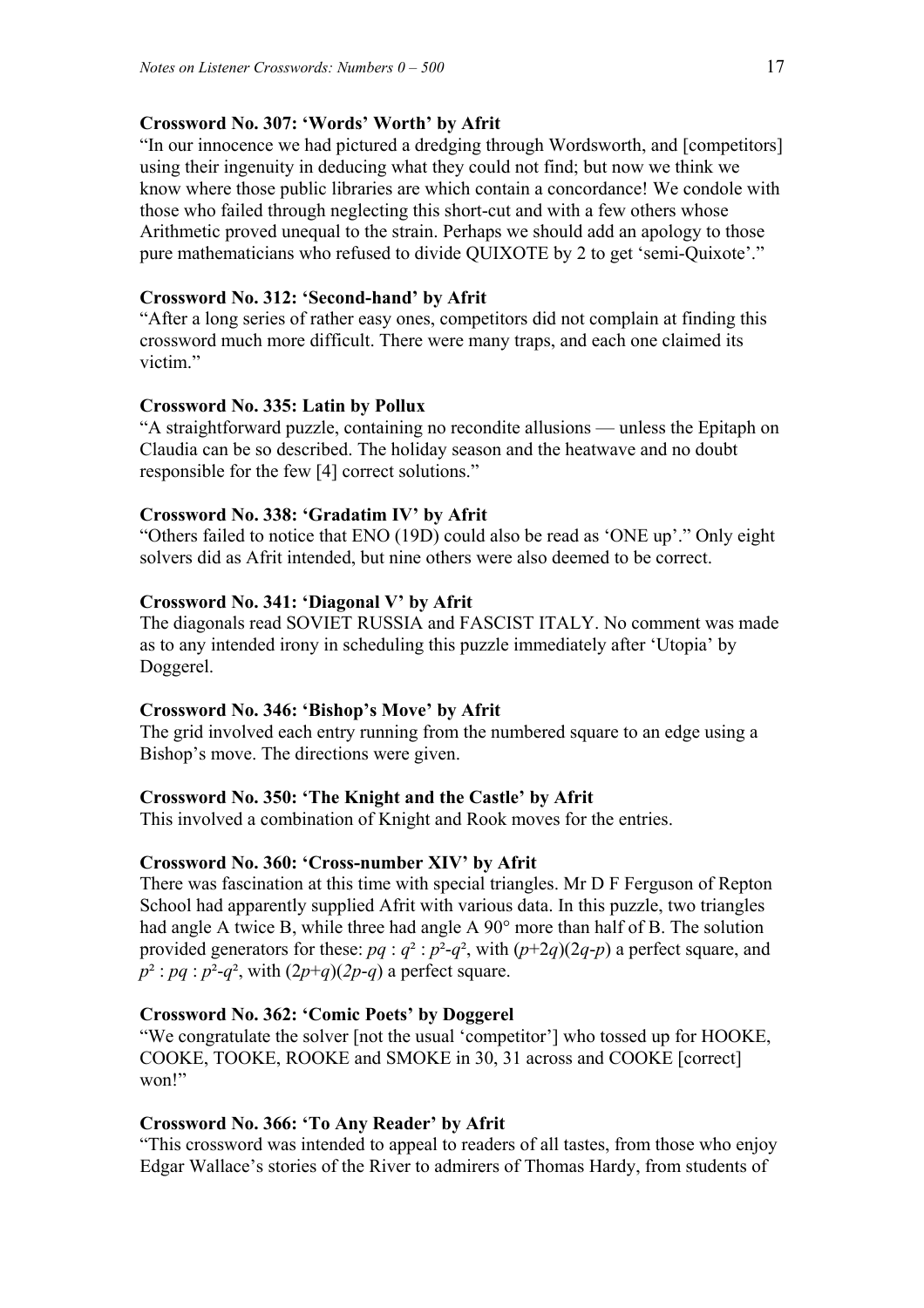Milton to devotees of Lewis Carroll. While we have reason to believe that *Any Reader* could solve some clues, we regret to find that *No Reader* could solve all, or even nearly all, and there are no prizewinners."

#### **Crossword No. 374: Greek by Pollux**

"The many distractions of the week before last reduced the number of solvers." [The crossword was published on  $12^{th}$  May 1937, the day of the Coronation of George VI.]

# **Crossword No. 377: 'Printer's Devilry' by Afrit**

## The preamble stated:

"The lights are complete words which were originally 'hidden' in the clues. It is to be assumed that the compositor, seeing that certain consecutive letters spelt a word or words, removed them and closed up the gap, sometimes taking a further liberty with the spacing and punctuation, but not altering the order of the letters. There is only one break in each clue, and the lights show the omitted letters in their original order." [This is presumably the first example of what is now a standard device.]

### **Crossword No. 380: Analysis of Unknown Solution by Proton**

The clues were scientifically based and non-cryptic.

"Of the many entries to the unknown (but easy) solution, about half were precipitated by 23D and 24D."

This was the first appearance of Proton, who continued a series of this type, but later developed a lengthy series of "Word Sum" puzzles, which relied on simple arithmetic sums coded by words.

## **Crossword No. 382: 'Re-Hash' by Doggerel**

[From *Points from Letters*, 28<sup>th</sup> July 1937]

# **Congratulations to 'Doggerel'**

The completion by 'Doggerel' of seven years of crossword composing strikes me as being a suitable occasion upon which to write a few words of appreciation to you.

 I look back over these years with great delight, thinking of the hours of happy recreation and instruction which THE LISTENER crosswords have given me. I remember with pleasure the sensation caused when I read one morning early in April 1930 (I was still a schoolboy in those days) that 'this crossword proved difficult and only one correct solution was received, that submitted by …'—me. That was 'Our Crossword no. 1'. In the light of subsequent events, I know that were that puzzle set today the prize list would be colossal and for that THE LISTENER and its crossword composers must consider themselves responsible. They have done a good work and may congratulate themselves on being connected with the publication of crosswords without pareil anywhere. Not least among the composers is our good friend 'Doggerel'—for to one who has followed these puzzles through the years (not always having time and very rarely having the erudition to finish them, for they have got very hard of late!) he *is* almost a personal friend. I may say that 'Re-hash No. 382' has proved exceptionally interesting to me and it has given me an excuse to peruse THE LISTENER crosswords which I have sedulously saved since the very first one. I find this file a very useful source of reference, for I have each puzzle indexed.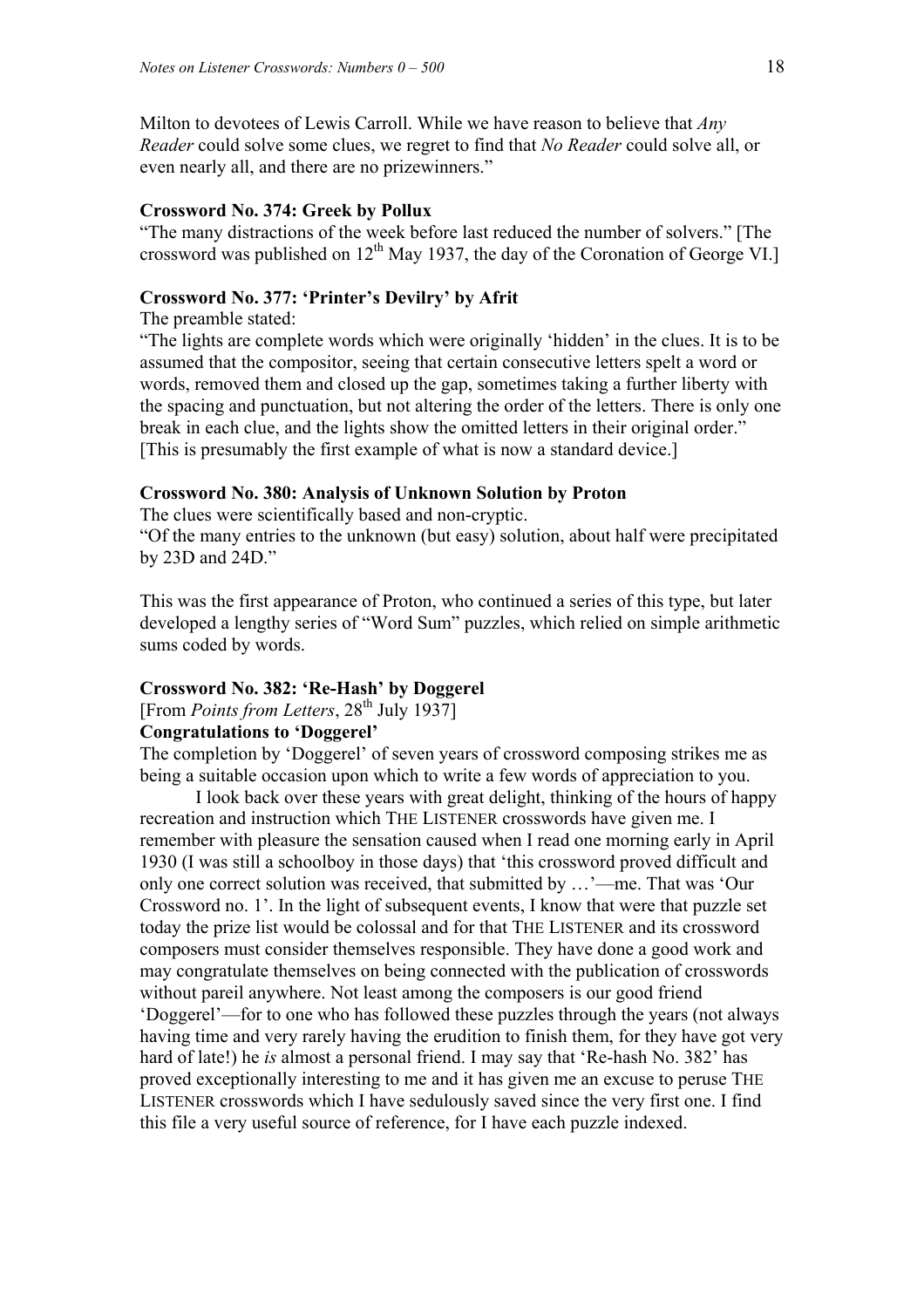Will you kindly convey to 'Doggerel' my congratulations on his splendid achievement, together with my thanks for all the pleasure he has given me these past seven years.

Norwich IVAN CRESSWELL

### **Crossword No. 393: 'What For?' by Afrit**

The theme was the jocular alphabet "A for horses", etc.

" 'Though O for Come, I for Give' says one unsuccessful competitor, handsomely acknowledging that the puzzle was great fun."

#### **Crossword No. 397: 'Playfair' by Afrit**

This seems to have been the first ever Playfair puzzle. 12 entries were coded, but there were no unchecked letters involved. Instead, solvers had to insert the code square in the  $5 \times 5$  block in the middle of the grid. The preamble referred to Lord Peter Wimsey. [The codeword was "whiskerando".]

## *Competition* **No. 398 by Proton**

"For the past seven years we have published each week a Crossword puzzle; but this form of brain exercise does not appeal to everybody, and we have therefore decided to try the experiment of setting a literary competition on a subject having in some way a connection with broadcasting, which we hope will appeal both to present regular Crossword competitors and to those readers who have in the past been neglected. If there is a good response to this type of competition, we shall in all probability continue it, say, once a month instead of the usual crossword."

A Script, of not more than 250 words, of a dialogue between a B.B.C. Announcer and Christopher Columbus on his return from discovering America, to be broadcast in the 'In Town Tonight' series of programmes.

"The entries for this competition were sufficiently numerous to be encouraging; but their quality was not up to the standard that we hope will be reached in THE LISTENER literary competitions. Perhaps the nature of the subject set had something to do with this, as it called for considerable ingenuity both of plot and style." [No first prize was awarded.]

The next (No. 402, based on Trollope) brought: "Although the entries on this occasion were not as numerous as previously, they were of an encouragingly high standard." The winning piece was printed.

### **Crossword No. 399/405: 'Cross-number XV' by Afrit**

"An apparently trivial error on Afrit's part at an obvious starting-point caused competitors much fruitless toil, and entirely ruined the puzzle. There was only one successful competitor, E. P. Whitcombe, Bewdley. We offer most sincere apologies for this slip, and in order to give other competitors a chance of completing their efforts we are withholding the solution, and will set the puzzle again next month."

## **Crossword No. 412: 'Brevities' by Doggerel**

A preamble stated: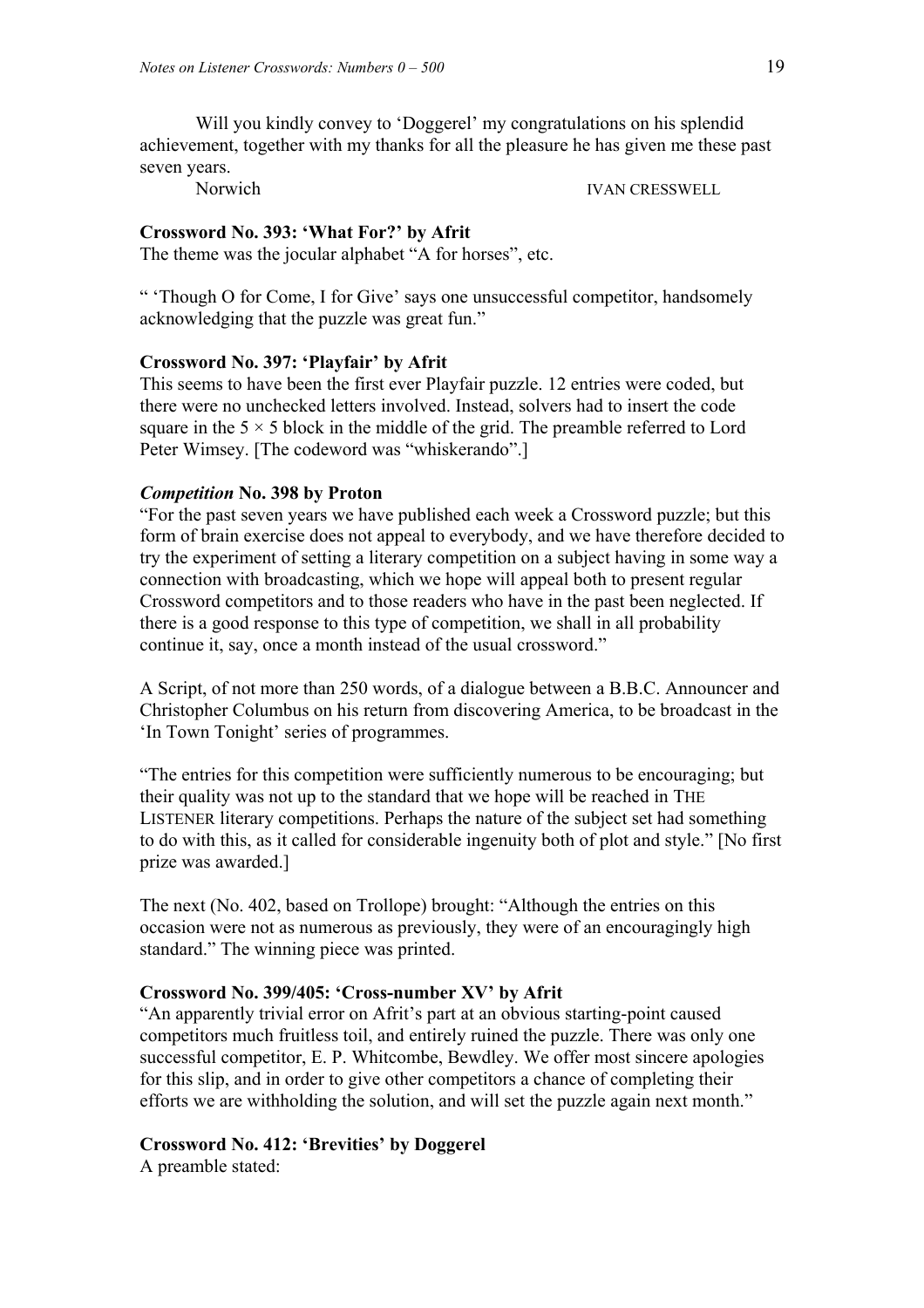"Verification of first quotation Assistance lends for some words' ends." This quotation read: "Thou map of woe, that thus does talk in [signs]."

The theme was that the ends of some answers should be entered by a sign such as +, &. Not every solver realised this; the solution noted: "However, solutions have been accepted where knowledge of the sign required was shown."

## **Crossword No. 418: Current Topics by Proton**

28D: Polite half of half a radio combination

"We were deeply shocked to observe that many solvers failed to recognize, and were even ignorant of, the existence of GERT (and Daisy)."

## **Crossword No. 419: 'Afrit' by Afrit**

"Some readers failed to recognise in the diagram a self-portrait of Afrit, with the Q's as eyes."

Comparison with No. 418 (recognize v recognise) suggests different editorial (or subeditorial) hands.

# **Crossword No. 426: Greek. Sophocles by Pollux**

"A puzzle which seems to have presented difficulties only to the composer."

## *Competition* **No. 428**

The objective was to provide a list of 12 suitable words (from the *Concise Oxford Dictionary*) for use in a spelling bee. The judge did not approve of words "whose sole" claim to distinction in inclusion [therein]". He awarded the first prize to a Mr C P T Bee [*sic*], whose list was: exacerbation, interpellate, desuetude, phylactery, Philippic, ululate, schismatic, hemistich, pemmican, Eisteddfod, concinnity, caravanserai.

### *Competition* **No. 433**

The literary competition finished with this one, although no announcement or reason for given. The general tenor of the reports was disappointment with the quality. Interestingly, the most common criticism was that the submissions were essays rather than scripts, indicating a failure to engage with the medium of radio.

### **Crossword No. 457: Cross-number by Abdul**

Most clues were groups of three, in which the corresponding numbers were in arithmetic progression, while the sum of any two was a perfect square.

"Abdul admits his initial effort was relatively easy when the formula was found by means of which the possible 'sets' could be calculated—but he hoped it could just be solved without the formula."

The middle number was  $2(m^2+n^2)^2$  and the common difference  $16mn(m^2-n^2)$ , where *m*/*n* were 13/12, 14/13, 15/14, 16/15, 17/16, 17/14, 18/17, 18/1, 20/1, 21/2, 22/1, 23/2, 24/1, of which only 17/14 was not used.

# **Crossword No. 460: Alphabet by Proton**

"Most entrants knew their ABC and its PQliarities." [There were 118 correct entries.]